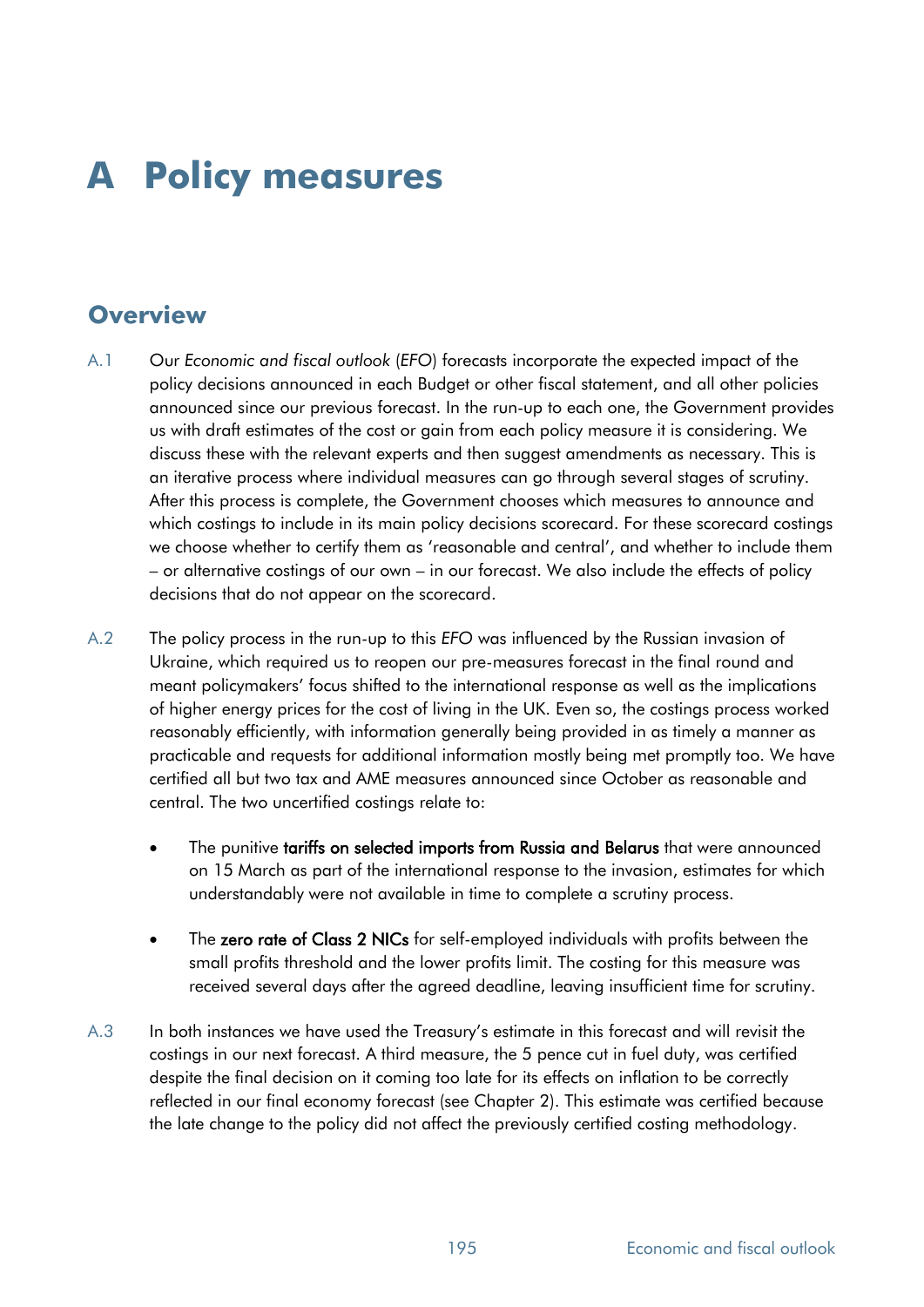A.4 Table A.1 summarises the direct and indirect effects of the Government's policy decisions. Table A.2 reproduces the Treasury scorecard alongside our subjective assessment of the uncertainty around each costing. Table A.3 provides the costings and uncertainty assessments of non-scorecard measures.<sup>1</sup>

# **Policy announcements**

### The March 2022 Spring Statement

- A.5 Our forecast incorporates the fiscal implications of all policy measures announced since October 2021. Their effect is largely the result of three major packages: (i) a set of energy cost measures that smooth the impact of pre-invasion energy price rises on household bills and of more recent petrol price rises for motorists, but recoup some of that support over time; (ii) a set of reforms to student loans that forms part of the Government's response to the 2019 Augar Review; and (iii) a pair of personal tax cuts in income tax and NICs that gives back just over a quarter<sup>2</sup> of the sums raised via income tax threshold freezes and the NICs rate rise that were announced last year and take effect in April. The overall impact of policy decisions is largely the sum of these three packages, amounting to a material fiscal giveaway to households in the medium term, whose cost is partly offset by long-term fiscal savings from the student loans reforms that are recorded upfront in borrowing.
- A.6 The net effect of all policy measures announced since October raises borrowing by £8.3 billion in 2022-23, and an average of £2.1 billion a year thereafter. The largest fiscal giveaways are this year's temporary support for energy and fuel costs and the personal tax cuts that take effect from this July (for NICs) and from April 2024 (for income tax). The largest fiscal takeaway comes from the long-term savings on student loans, which reduce borrowing for the Government in every year of the forecast, but for affected students the costs will be borne over a period of decades. In thinking about the economic impact of measures announced since October, it is therefore helpful to strip out the effects of student loans reforms on borrowing. On that basis, fiscal policy has been eased by £19.4 billion in 2022-23 (0.8 per cent of GDP), and by an average of £7.5 billion (0.3 per cent of GDP) a year from 2023-24 onwards – a material medium-term fiscal easing.
- A.7 Table A.1 presents the direct and indirect effects of new policy announcements since October. The energy cost support measures provide £13.4 billion of support, mostly in 2022-23, just under half of which is recouped between 2023-24 and 2027-28. There are three components to the package:
	- On 3 February the Government responded to the 54 per cent rise in Ofgem's price cap on domestic energy bills through a mixture of rebates and discounts on household bills. This includes a council tax rebate of £150 in April, available to around 80 per cent of households (those in bands A to D) and a £200 energy bill discount in October for all domestic electricity customers. In addition, a discretionary fund totalling £144

<sup>&</sup>lt;sup>1</sup> A full breakdown of each costing is available in the online supplementary scorecard that we publish alongside this *EFO*. Our online *Policy measures database* also includes these breakdowns, as well as costings from previous fiscal events.

<sup>&</sup>lt;sup>2</sup> This captures changes to income tax, NICs (including employer NICs) and the health and social care levy over the five years from 2022-23 to 2026-27, including the recosting of policies, as set out in Table A.5.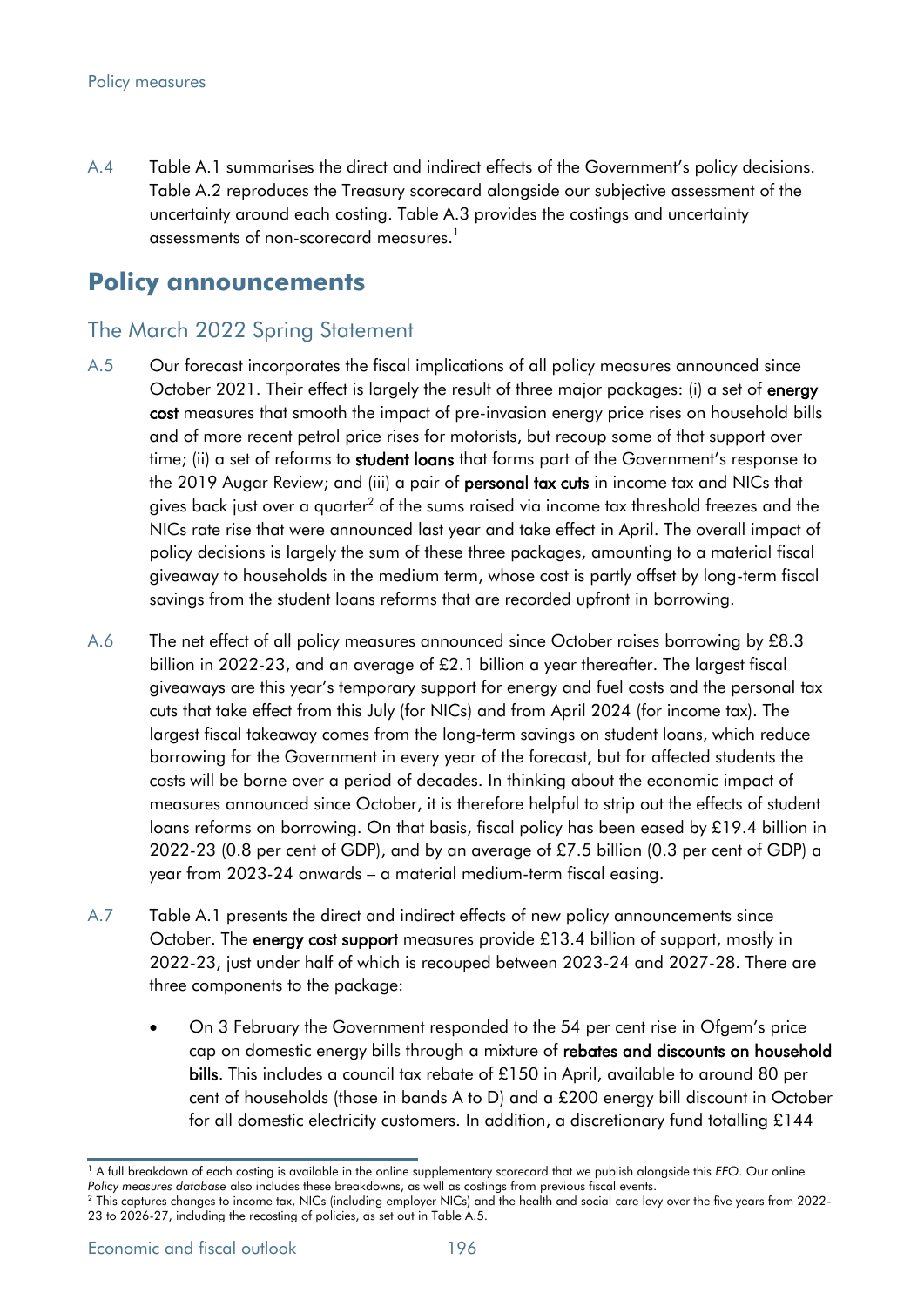million will be made available to local authorities, with an extra £40 million to finance setting up the scheme. This amounts to £8.9 billion of support for household energy bills in 2022-23. From 2023-24 onwards, the discount on bills will be clawed back via a new charge applied to household energy bills for five years. This will be levied at a rate of close to £40 a year, raising £1.2 billion a year, with the rate set to precisely recoup the estimated £6.0 billion distributed via the discount in October.<sup>3</sup>

- The Government has reduced fuel duty by 5 pence for a single year from 23 March 2022, at a cost of £2.4 billion in 2022-23. This marks the first change in the duty rate since April 2011 (when it was cut by a penny) despite successive Governments stating every year since 2010 that default policy is to increase rates by RPI inflation. The current policy – which we must use as the basis of our forecast – is to reverse the rate cut in 12 months' time and revert to increasing it by RPI inflation, which currently implies an 8 pence rise to protect fuel duty revenue from 2023-24 onwards.
- The Government's **bailout of Bulb Energy** incurs a £1.2 billion cost in 2021-22 and a further £1.0 billion in 2022-23, to cover the company's operating losses. Given the volatility in global energy markets, there remains uncertainty around the final cost.
- A.8 The second main element of the policies in this Spring Statement are two significant cuts to personal taxes costing £6.3 billion in 2022-23 rising to £10.4 billion a year on average from 2024-25 onwards:
	- The Government has met its 2019 manifesto commitment to raise the primary threshold for employee NICs and the lower profits limit for self-employed NICs to the level of the income tax personal allowance. This will take effect from July of this year, raising the two NICs thresholds from £9,880 to £12,570. This is a tax cut for almost 30 million workers equivalent to around £290 over a full year (and £220 in 2022-23). It costs £6.3 billion in 2022-23 and by diminishing amounts until 2025-26, with the profile reflecting the personal allowance being frozen until 2025-26, whereas absent this measure the NICs thresholds were due to be uprated by CPI inflation each year.
	- A 1 percentage point cut in the basic rate of income tax from 20 to 19 per cent, from April 2024. This is the first change to the basic rate in 15 years (when it was cut from 22 to 20 per cent). It also benefits around 30 million taxpayers by an average of £170 a year. It costs an average of £5.8 billion a year from 2024-25 onwards.
- A.9 On 24 February the Government announced a package of student loans reforms that lower borrowing by £2.3 billion in 2021-22, £11.2 billion next year, and an average of £5.4 billion a year over the remaining years of the forecast. The accounting for student loans in the public finances is complex. In effect, the reforms amount to the equivalent of an income tax rise for most existing and new students over their working lives. This reflects, first, repayment thresholds being frozen for existing borrowers and lowered for new borrowers (equivalent to freezing or reducing the income tax personal allowance), and second, the

<sup>&</sup>lt;sup>3</sup> All customers will be liable for the new charge, so levying it at precisely £40 would be expected to raise more than the cost of the discount due to growth in the number of households from year to year.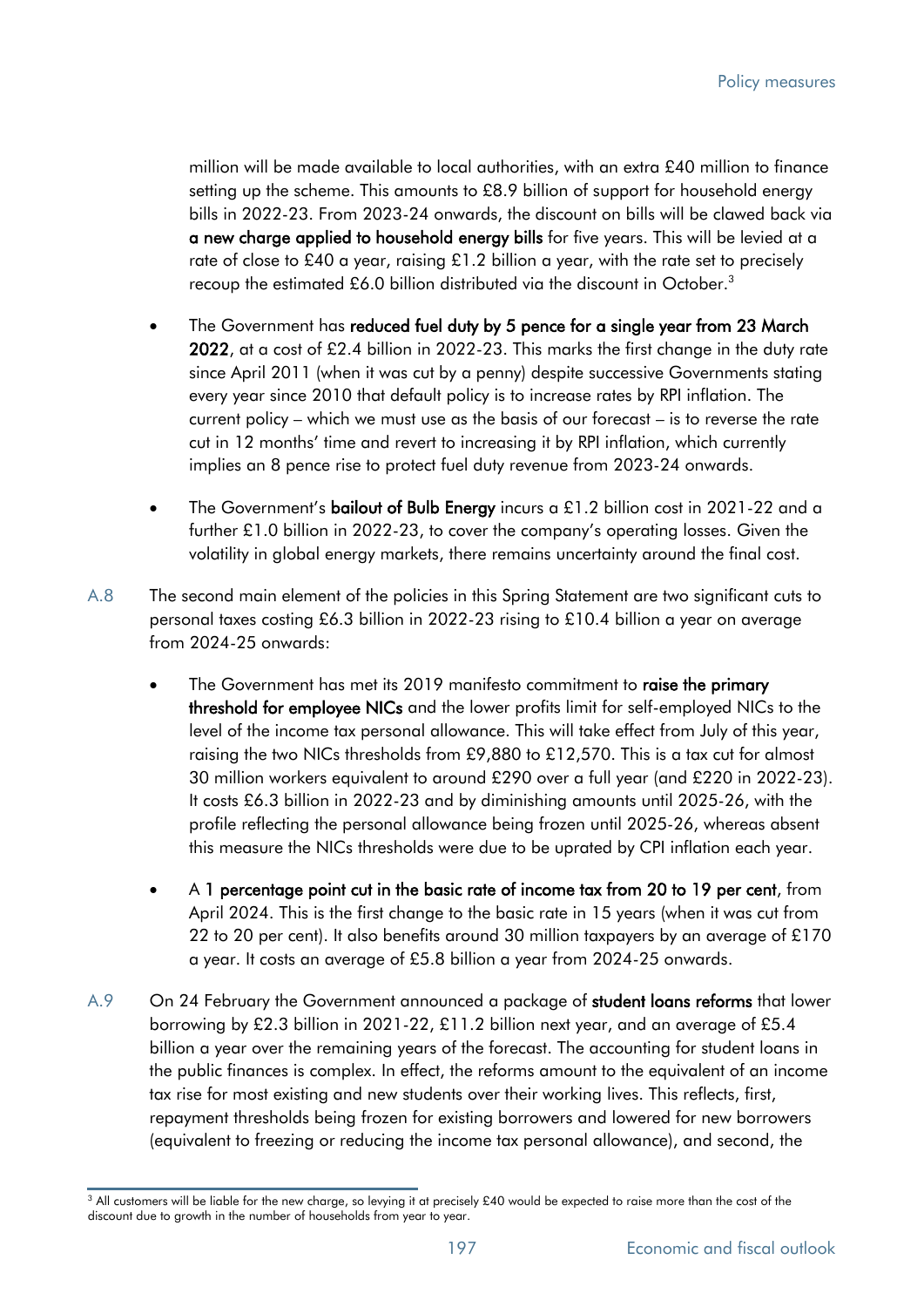extension of loan terms from 30 to 40 years for new borrowers (equivalent to imposing a 9 percentage point marginal income tax rise for a period of up to a decade for those affected, three decades into the future). The long-term fiscal savings from these changes are accrued upfront and therefore reduce borrowing in the medium term. The full fiscal effects of these measures on both borrowing and debt are set out in Box A.1.

A.10 The indirect effects of measures announced since October are small and uneven across the forecast period, reflecting the modest boost to output and receipts from the discretionary fiscal easing (whose effect is largest in 2022-23) and the modest additions to debt interest and welfare spending from slightly higher inflation (whose effect is more persistent). 4

|                                                                                             | £ billion |         |          |         |         |         |  |  |  |
|---------------------------------------------------------------------------------------------|-----------|---------|----------|---------|---------|---------|--|--|--|
|                                                                                             |           |         | Forecast |         |         |         |  |  |  |
|                                                                                             | 2021-22   | 2022-23 | 2023-24  | 2024-25 | 2025-26 | 2026-27 |  |  |  |
| <b>Total effect of Government decisions</b>                                                 | $-4.2$    | 6.1     | 1.2      | 4.3     | 3.9     | 2.5     |  |  |  |
| of which:                                                                                   |           |         |          |         |         |         |  |  |  |
| Direct effect of scorecard policies                                                         | $-2.2$    | 8.4     | 0.6      | 3.5     | 2.8     | 1.1     |  |  |  |
| Direct effect of non-scorecard policies                                                     | $-2.1$    | $-0.1$  | 0.0      | 0.1     | 0.1     | 0.1     |  |  |  |
| Indirect effect of Government decisions                                                     | 0.0       | $-2.1$  | 0.5      | 0.7     | 1.0     | 1.3     |  |  |  |
| Direct effect of scorecard policies                                                         | $-2.2$    | 8.4     | 0.6      | 3.5     | 2.8     | 1.1     |  |  |  |
| of which:                                                                                   |           |         |          |         |         |         |  |  |  |
| Receipts                                                                                    | $-0.1$    | 8.1     | 3.6      | 8.0     | 8.7     | 8.7     |  |  |  |
| of which:                                                                                   |           |         |          |         |         |         |  |  |  |
| NICs: increase in thresholds                                                                | 0.0       | 6.5     | 6.2      | 5.1     | 4.6     | 4.8     |  |  |  |
| Income tax: 1p basic rate cut                                                               | 0.0       | 0.0     | 0.0      | 5.0     | 5.7     | 5.6     |  |  |  |
| Fuel duty: 5p cut                                                                           | 0.0       | 2.4     | 0.0      | 0.0     | 0.0     | 0.0     |  |  |  |
| Energy bills clawback                                                                       | 0.0       | 0.0     | $-1.2$   | $-1.2$  | $-1.2$  | $-1.2$  |  |  |  |
| Student loans reforms                                                                       | $-0.1$    | $-0.8$  | $-1.2$   | $-0.7$  | $-0.6$  | $-0.6$  |  |  |  |
| <b>Resource DEL and Scottish AME</b>                                                        | 0.0       | 6.7     | 0.1      | 0.5     | 0.6     | 0.2     |  |  |  |
| of which:                                                                                   |           |         |          |         |         |         |  |  |  |
| £200 energy bills discount                                                                  | 0.0       | 6.0     | 0.0      | 0.0     | 0.0     | 0.0     |  |  |  |
| <b>Capital DEL and Scottish AME</b>                                                         | 0.0       | 1.0     | 0.0      | 0.0     | 0.0     | $-0.1$  |  |  |  |
| of which:                                                                                   |           |         |          |         |         |         |  |  |  |
| <b>Bulb Energy bailout</b>                                                                  | 0.0       | 1.0     | 0.0      | 0.0     | 0.0     | 0.0     |  |  |  |
| AME spending (excluding Scottish)                                                           | $-2.1$    | $-7.4$  | $-3.2$   | $-5.1$  | $-6.5$  | $-7.6$  |  |  |  |
| of which:                                                                                   |           |         |          |         |         |         |  |  |  |
| Student loans reforms                                                                       | $-2.2$    | $-10.3$ | $-2.6$   | $-4.1$  | $-5.5$  | $-6.4$  |  |  |  |
| £150 council tax rebate                                                                     | 0.0       | 2.9     | 0.0      | 0.0     | 0.0     | 0.0     |  |  |  |
| Direct effect of non-scorecard policies                                                     | $-2.1$    | $-0.1$  | 0.0      | 0.1     | 0.1     | 0.1     |  |  |  |
| of which:                                                                                   |           |         |          |         |         |         |  |  |  |
| Spending decisions                                                                          | $-2.1$    | $-0.1$  | $-0.1$   | $-0.2$  | $-0.2$  | $-0.2$  |  |  |  |
| of which:                                                                                   |           |         |          |         |         |         |  |  |  |
| <b>Bulb Energy bailout</b>                                                                  | 1.2       | 0.0     | 0.0      | 0.0     | 0.0     | 0.0     |  |  |  |
| Tax decisions                                                                               | 0.0       | 0.0     | 0.2      | 0.3     | 0.3     | 0.3     |  |  |  |
| Note: This table uses the convention that a positive sign implies an increase in borrowing. |           |         |          |         |         |         |  |  |  |

#### Table A.1: Total effect of Government decisions since October 2021

<sup>&</sup>lt;sup>4</sup> As a result of needing to reopen our pre-measures forecast alongside factoring in policy measures in a single forecast round, this indirect effect has been calculated top-down rather than via our standard practice of comparing pre- and post-measures economy forecasts to calculate the fiscal consequences of differences between them.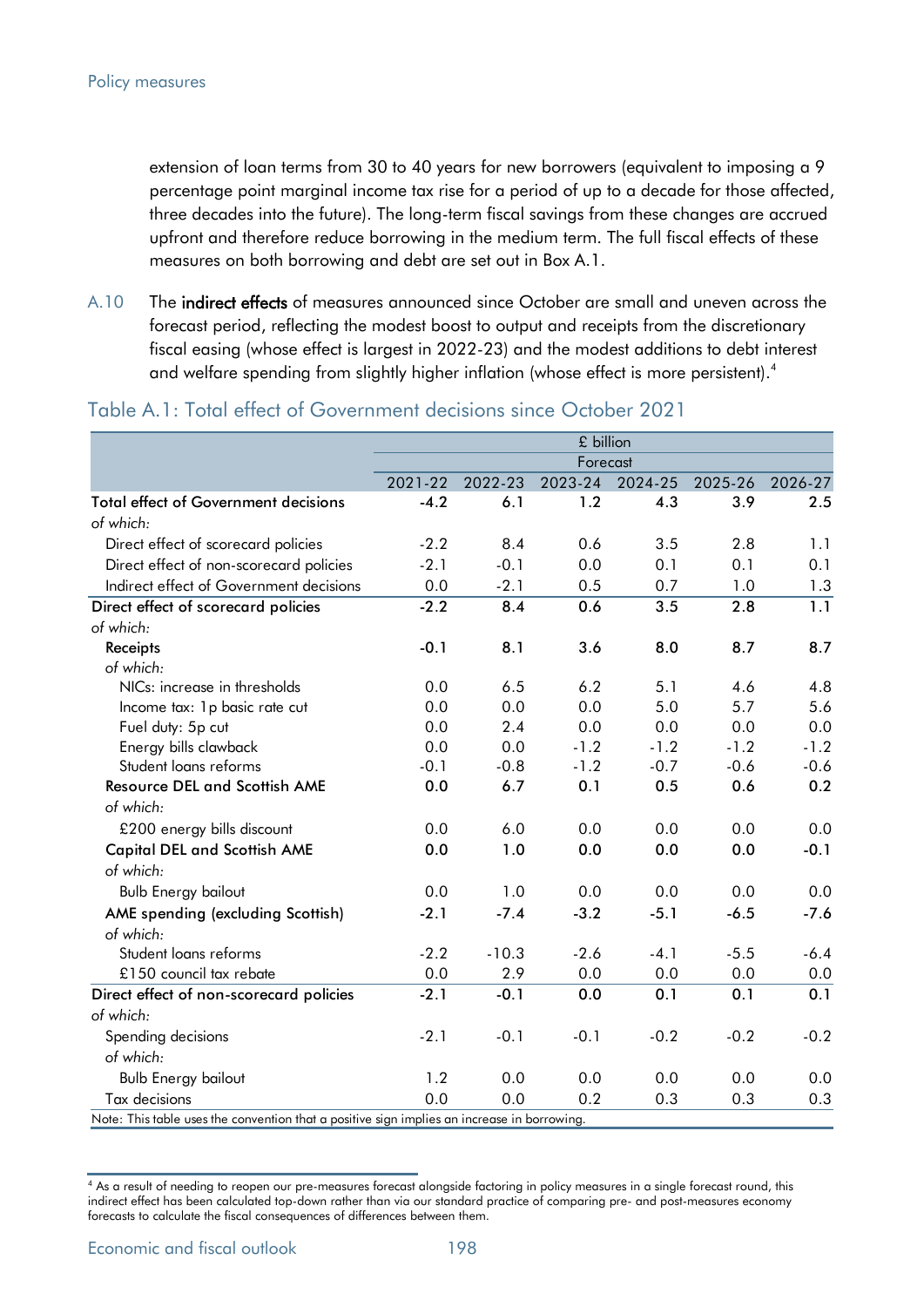### A.11 Table A.2 reproduces the Treasury scorecard alongside our subjective assessment of the uncertainty around each costing.

#### Table A.2: Treasury scorecard of policy decisions and OBR assessment of the uncertainty of costings

|                |                                                                                                      | £ million <sup>1</sup> |       |                                                 |          |          |          |          |                    |
|----------------|------------------------------------------------------------------------------------------------------|------------------------|-------|-------------------------------------------------|----------|----------|----------|----------|--------------------|
|                |                                                                                                      | He ad $^2$             |       | 2021-22 2022-23 2023-24 2024-25 2025-26 2026-27 |          |          |          |          | <b>Uncertainty</b> |
|                | Helping with the cost of living and supporting                                                       |                        |       |                                                 |          |          |          |          |                    |
|                | businesses                                                                                           |                        |       |                                                 |          |          |          |          |                    |
|                | National Insurance: increase annual Primary                                                          |                        |       |                                                 |          |          |          |          |                    |
|                | 1 Threshold and Low er Profits Limit to £12,570 from<br><b>July 2022</b>                             | Tax                    | 0     | $-6,250$                                        | $-5,960$ | $-4,855$ | $-4,330$ | -4,495   | Medium             |
| $\overline{2}$ | National Insurance: zero rate Class 2 payments for<br>those with profits betw een £6,725 and £12,570 | Tax                    | 0     | -65                                             | $-100$   | $-100$   | -95      | -95      |                    |
| 3              | Income Tax: reduce basic rate from 20% to 19% from<br>April $2024^3$                                 | Tax                    | 0     | 0                                               | 0        | $-5,335$ | $-6,055$ |          | -5,975 Medium-Low  |
|                | Fuel Duty: reduce main rates of petrol and diesel by                                                 |                        |       |                                                 |          |          |          |          |                    |
|                | 4 5p per litre, and other rates proportionately, for 12                                              | Tax                    | -45   | $-2,385$                                        | 0        | 0        | 0        | 0        | Low                |
|                | months                                                                                               |                        |       |                                                 |          |          |          |          |                    |
|                | 5 Energy bills support package                                                                       | Spend                  | 0     | $-9,050$                                        | $+1,195$ | $+1,195$ | $+1,195$ |          | +1,195 Medium-High |
|                | 6 Household Support Fund                                                                             | Spend                  | 0     | $-500$                                          | 0        | 0        | 0        | 0        | <b>N/A</b>         |
| $\overline{7}$ | VAT: expanding the VAT relief for energy saving                                                      | Tax                    | 0     | -45                                             | -50      | -60      | -60      | -65      | Medium-High        |
|                | materials from April 2022<br>Employment Allow ance: increase from £4,000 to                          |                        |       |                                                 |          |          |          |          |                    |
| 8              | £5,000                                                                                               | Tax                    | 0     | $-425$                                          | $-420$   | -425     | -435     | -440     | Medium-Low         |
| 9              | Business Rates: bring forw ard implementation of<br>green reliefs by one year                        | Tax                    | 0     | -40                                             |          | 0        | 0        | 0        | Medium             |
|                | Tackling fraud and supporting compliance                                                             |                        |       |                                                 |          |          |          |          |                    |
|                | 10 HMRC: investment in compliance                                                                    | Tax                    | +85   | $+455$                                          | $+855$   | $+815$   | +415     | $+530$   | Medium-High        |
|                | 11 DWP: investment in compliance                                                                     | Spend                  | $+5$  | $+55$                                           | +290     | $+570$   | +580     | +780     | High               |
|                | Previously announced policy decisions and                                                            |                        |       |                                                 |          |          |          |          |                    |
|                | mechanical changes to spending assumption                                                            |                        |       |                                                 |          |          |          |          |                    |
|                | Spending assumption: mechanical update in line with                                                  |                        |       |                                                 |          |          |          |          |                    |
| 12             | forecast                                                                                             | Spend                  | 0     | 0                                               | 0        | 0        | $-15$    | $+545$   | ΝA                 |
|                | Student finance: changes to fee caps, loan terms and                                                 |                        |       |                                                 |          |          |          |          |                    |
|                | 13 eligible courses - upfront accrual of impacts (not                                                |                        |       | Spend +2,285 +11,150 +3,805 +4,845              |          |          | $+6,095$ | $+7,035$ | Medium             |
|                | cash) over the lifetime of loans <sup>4</sup>                                                        |                        |       |                                                 |          |          |          |          |                    |
|                | Memo: impact on public sector net debt - net                                                         |                        |       |                                                 |          |          |          |          |                    |
|                | impact of changes on cash outlays and cash<br>repayments over the forecast period                    |                        | 0     | +115                                            | +385     | $+825$   | $+1,005$ | $+1,065$ |                    |
| 14             | VAT: delay implementation of penalty reform by 9                                                     |                        |       |                                                 |          |          |          |          |                    |
|                | months to January 2023                                                                               | Tax                    | 0     | -5                                              | -70      | -45      | -5       | -5       | Medium             |
| 15             | Income Tax Self Assessment: January 2022 one                                                         | Tax                    | -5    | -10                                             | -5       | 0        | 0        | 0        | Medium             |
|                | month late filing and payment penalty waiver                                                         |                        |       |                                                 |          |          |          |          |                    |
|                | 16 Tariff changes since Autumn Budget 2021                                                           | Tax                    | $-15$ | -60                                             | -55      | $-55$    | -55      | -55      |                    |
|                | Income Tax and National Insurance: one year                                                          |                        |       |                                                 |          |          |          |          |                    |
|                | 17 extension to the exemption for employer-reimbursed                                                | Tax                    | 0     | -10                                             | 0        | 0        | 0        | 0        | Medium             |
|                | coronavirus antigen tests                                                                            |                        |       |                                                 |          |          |          |          |                    |
|                | Updating regulations for derivatives used to hedge                                                   |                        |       |                                                 |          |          |          |          |                    |
|                | 18 foreign exchange risks in share transactions from<br>April 2022                                   | Tax                    | 0     | $+10$                                           | +5       | 0        | -5       | -5       | Medium-High        |
|                | 19 Special Administration Regime: Bulb Energy                                                        | Spend                  | 0     | $-1,005$                                        | 0        | 0        | 0        | 0        | ΝA                 |
|                | 20 Statutory Sick Pay: extension to rebate scheme                                                    | Spend                  | -35   | 0                                               | 0        | 0        | 0        | 0        | Medium-Low         |
|                | Goodw in Case (case on discrimination in Teachers'                                                   |                        |       |                                                 |          |          |          |          |                    |
| 21             | Pension Scheme)                                                                                      | Spend                  | -60   | $-140$                                          | $-75$    | $-50$    | $-50$    | $-50$    | High               |
|                | Student finance: eligibility for those relocating from                                               |                        | 0     |                                                 |          |          | $-5$     | -5       | Medium             |
|                | 22 Afghanistan under the Afghan Citizens Resettlement<br>Scheme                                      | Spend                  |       |                                                 |          |          |          |          |                    |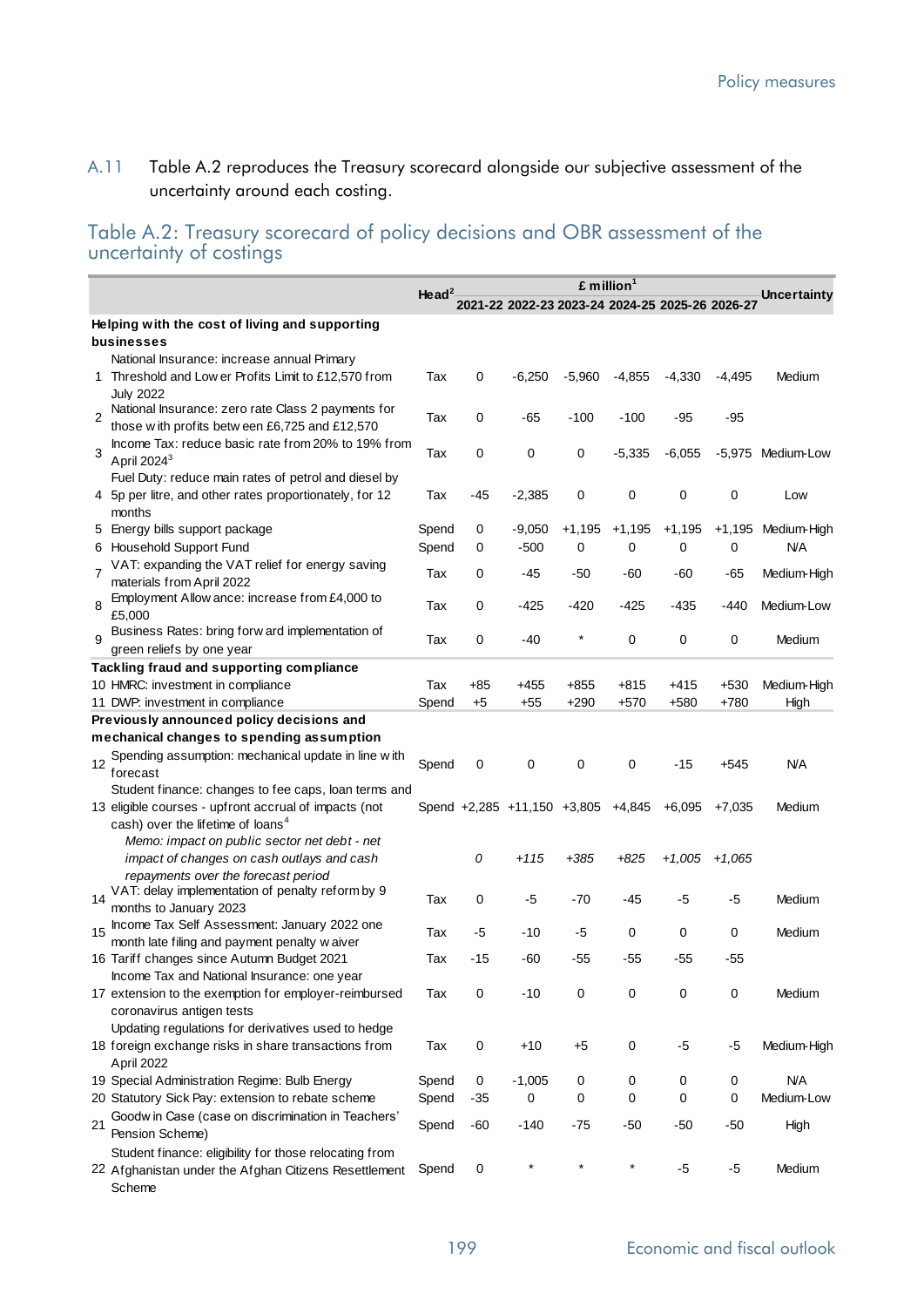#### Policy measures

| 23 | West Yorkshire, South Yorkshire and North of Tyne<br>borrow ing pow ers          | Spend | $-10$    | $-40$    | $\mathbf{0}$ | $\Omega$                                      | $\Omega$ | $\Omega$ | Medium     |
|----|----------------------------------------------------------------------------------|-------|----------|----------|--------------|-----------------------------------------------|----------|----------|------------|
|    | Operational measures to manage constraints within                                |       |          |          |              |                                               |          |          |            |
|    | 24 the Personal Independence Payment assessment                                  | Spend | -30      | -55      | $\Omega$     | $\Omega$                                      | $\Omega$ | 0        | Medium-Low |
|    | system                                                                           |       |          |          |              |                                               |          |          |            |
|    | Total policy decisions <sup>5</sup>                                              |       | $+2.175$ | $-8.415$ | -585         | $-3.500$                                      | -2.825   | -1.105   |            |
|    | Memo: Total policy decisions excluding Higher<br><b>Education reform package</b> |       | -110     | -19.565  | -4.390       | -8.345                                        | -8.920   | -8.140   |            |
|    | o/w Total spending policy decisions                                              |       | -130     |          |              | $-10,735$ $+1,410$ $+1,715$ $+1,705$ $+2,465$ |          |          |            |
|    | o/w Total tax policy decisions                                                   |       | +20      | -8.830   |              | $-5,800$ $-10,060$ $-10,625$ $-10,605$        |          |          |            |
|    |                                                                                  |       |          |          |              |                                               |          |          |            |

\*Negligible.

 $1$  Costings reflect the OBR's latest economic and fiscal determinants.

3 Non-dividend income

<sup>4</sup> Under the methodology announced by the Office for National Statistics in December 2018, the extension of loans to students is  $^{2}$  Many measures have both tax and spend impacts. Measures are identified as tax or spend on the basis of their largest impact.<br> $^{3}$  Non-dividend income<br> $^{4}$  Under the methodology announced by the Office for National expected to be repaid in future. These PSNB savings reflect that we now expect a greater proportion to be repaid over the full length of the loans. Which reduces the amount recorded as government expected to be repaid over <sup>4</sup> Under the methodology announced by the Office for National Statistics in December 2018, the extension of loans to students is<br>seen as a combination of lending and government expenditure, w here the latter represents th seen as a combination of lending and government expenditure, w here the latter represents the estimated proportion that is not expected to be repaid in future. These PSNB savings reflect that we now expect a greater propor life of the loans, as cash paid out or repaid in each year.

<sup>5</sup> Totals may not sum due to rounding.

## Policy decisions not on the Treasury scorecard

A.12 Our forecasts include the effect of 10 policy decisions that the Treasury has chosen not to present on its scorecard (Table A.3).

#### Less than complete take-up of the £150 council tax rebate

- A.13 The Government has allocated £2.9 billion of funding to pay for its £150 council tax rebate (Table A.1). This amount is based on the offer being universally taken up. Our forecast assumes that there will be less than complete take-up. As the Treasury has recorded the £2.9 billion of funding on its scorecard, we have recorded the difference as a nonscorecard costing. It reflects the fact that, while for direct debit payers the rebate is deducted automatically, for others it relies on them being contacted by their council and "*invited to*  make a claim".<sup>5</sup> The overall level of take-up therefore depends on the proportion that pay via direct debits and the take-up among other council tax payers.
- A.14 Based on a subset of councils for which information was available, we have assumed that two-thirds of council tax payers use direct debit. To determine take-up among the remainder, who through necessity or choice have not provided their local authority with their bank details, we have considered several factors that might influence take-up:
	- The value of the payment. Evidence from take-up rates across a variety of benefits and other schemes would suggest that a one-off £150 payment might be consistent with a take-up rate of less than 50 per cent.<sup>6</sup>
	- The economic context. The cost of living squeeze and the high degree of publicity around this measure suggest that a higher take-up rate is likely in this instance.

<sup>5</sup> Gov.uk, *Support for energy bills - the council tax rebate 2022-23: billing authority guidance*, 16 March 2022.

<sup>6</sup> See Figure 4.2 in OBR Briefing Paper No.6: *Policy costings and our forecast*, March 2014.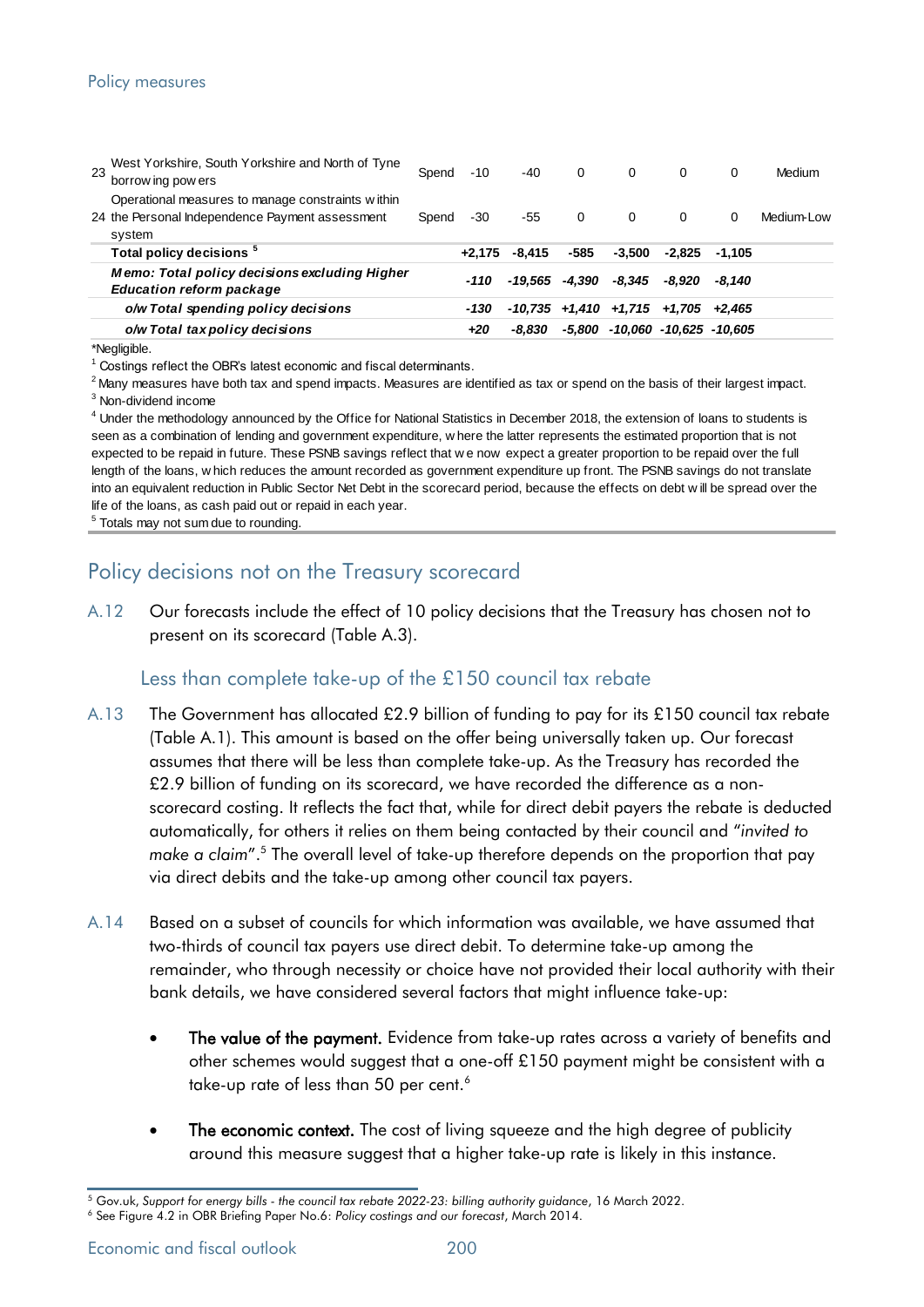- Past precedent. While no directly equivalent measures provide a clear precedent to draw from, recent local authority administered Covid support measures led to significant amounts of allocated funds being returned to central government, for example by around 20 per cent for business support grants.
- A.15 Weighing up all these factors, we assume 80 per cent take-up among those that do not use direct debit. This implies that around 7 per cent of the total £2.9 billion spending allocation will not be paid out to eligible households, amounting to £0.2 billion (see Table A.3).
- A.16 The remaining non-scorecard measures are:
	- The special administration regime for **Bulb Energy** is discussed above. The 2021-22 cost of the Government's intervention is shown in Table A.3, while the 2022-23 support is contained within the Treasury's scorecard (Table A.2).
	- The Supplementary Estimates for 2021-22 were laid in March 2022. The changes that are not on the Treasury scorecard include a reduction in capital DEL budgets of £9.6 billion and an increase in resource DEL budgets of £7.1 billion, the latter with an associated underspend of £0.7 billion. The impact of other non-scorecard DEL spending is shown in Table A.2.
	- Welsh rates of income tax: modelling adjustment, relating to the 1 per cent cut in the basic rate of income tax. This is a modelling adjustment to accommodate the fact that the UK Government's decision to cut the basic rate of income tax by 1 per cent applies only to the UK portion of income tax rates, and not the Welsh rates of income tax.
- A.17 There are several measures that are fiscally neutral:
	- BBC licence fee settlement. On 17 January, the Government announced that the BBC licence fee will be frozen at £159 for two years, after which it will rise with CPI inflation. The licence fee generates around £3.75 billion a year in receipts, which is around 90 per cent of the BBC's total income. The freeze represents a reduction in income of around £250 million a year after 2022-23, which we expect to result in an equivalent reduction in BBC spending, making the measure fiscally neutral.
	- Devolution of cold weather payments. From April 2022, the cold weather payment benefit will be fully devolved to Scotland. The devolution of this benefit is a close-toneutral switch for our forecast as it replaces DWP AME with Scottish Government AME.
	- Additional council tax referendum principles. The Greater London Authority (GLA) and several fire authorities have requested changes to the council tax referendum principles that were agreed at Spending Review 2021 to allow them to increase their council tax levels further (by 22.7 per cent for the GLA and by 3.5 per cent for the fire authorities). This increases council tax and the local authority spending that it finances equally.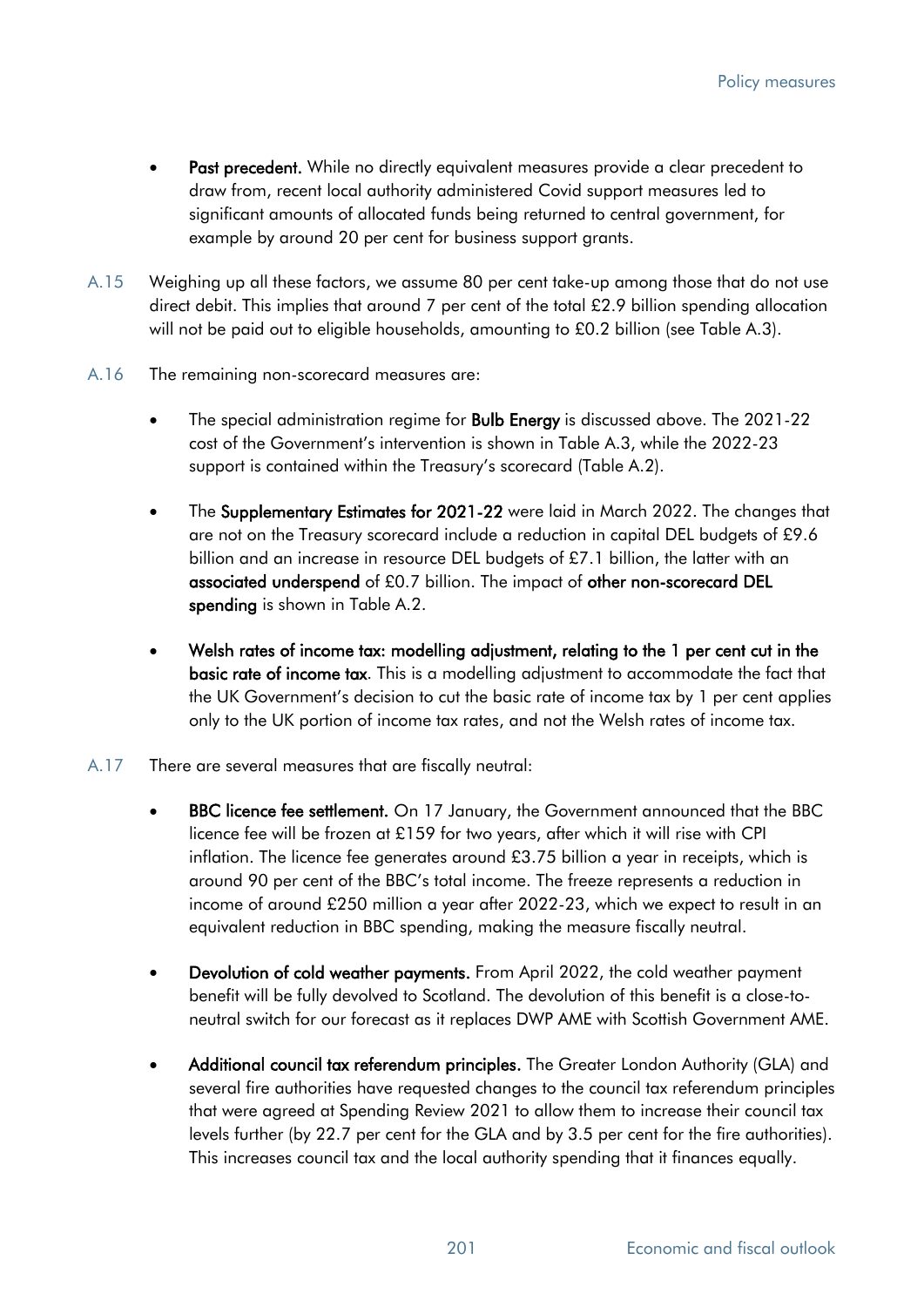- Energy bills support: discretionary fund. The £144 million local authority funding relating to the Government's energy support package is described above. Table A.3 shows an accounting impact in 2021-22, with central Government spending in RDEL being offset by lower local authority spending in AME. The overall net cost of the measure, the £144 million, is included in 2022-23 in Table A.2.
- A.18 Two initiatives that do not appear on the scorecard and that are not factored into our forecasts relate to recent announcements about refugees from Ukraine. They are:
	- The **Homes for Ukraine scheme**, which was launched on 14 March and allows UK sponsors to host a named Ukrainian or Ukrainian family in their home. The Government is offering a payment of £350 a month for up to 12 months to hosts that provide accommodation. The payments are expected to be delivered via local authorities, who will receive DEL funding from either the reserve or via reprioritisation.
	- The Ukrainian Families Scheme, which was launched on 4 March, and allows Ukrainians and immediate family members to join a UK-based family member. They are to be granted leave to remain for three years, will be eligible for benefits, and will be able to seek and take up employment. By 18 March, 8,600 visas had been issued.

It is too early to make a reasonable estimate on the numbers of refugees that are likely to arrive into the UK and enter either scheme, or therefore the resulting fiscal impact. For now, we note these as fiscal risks and will return to them in our next forecast.

A.19 On 28 January the Government published draft legislation for a new temporary 'public interest business protection tax' that aims to deter the owners of energy suppliers from realising the value of energy derivative contracts and then letting their businesses fail and enter special measures. The tax will be levied at 75 per cent of the adjusted value of assets that are realised in this way, subject to conditions. We have assumed that the deterrent effect of the tax will prevent such activity taking place, so it will not raise any revenue.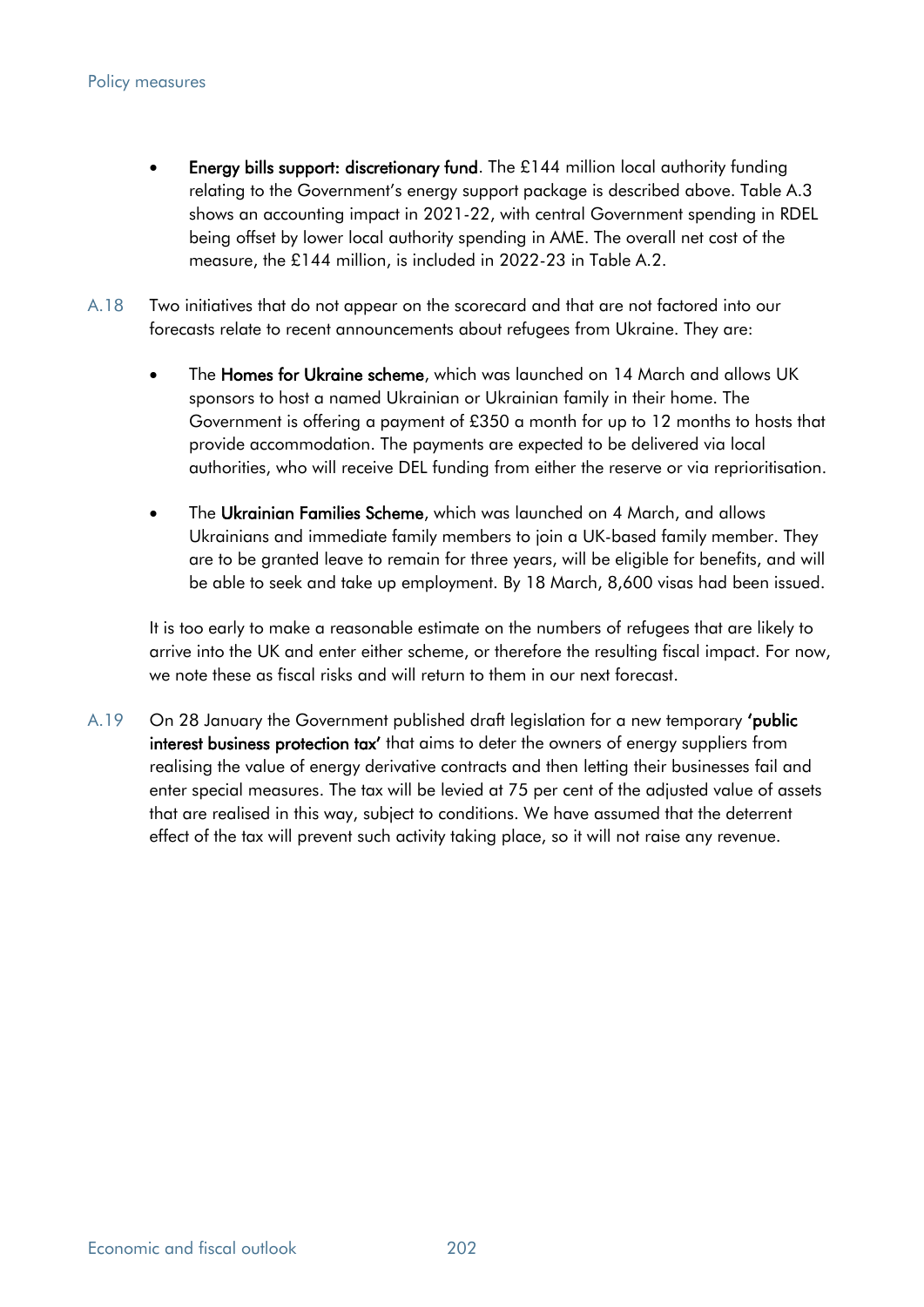|                                                                                                                                   |             | $£$ million  |                                                 |              |          |        |          |               |  |
|-----------------------------------------------------------------------------------------------------------------------------------|-------------|--------------|-------------------------------------------------|--------------|----------|--------|----------|---------------|--|
|                                                                                                                                   | Head        |              | 2021-22 2022-23 2023-24 2024-25 2025-26 2026-27 |              |          |        |          | Uncertainty   |  |
| Council tax rebate: non-take-up                                                                                                   | Spend       | 0            | 195                                             | 0            | 0        | 0      |          | 0 Medium-High |  |
| <b>Bulb Energy bailout</b>                                                                                                        | Spend       | $-1160$      | 0                                               | $\mathbf{0}$ | 0        | 0      | $\Omega$ | N/A           |  |
| <b>Supplementary Estimates</b>                                                                                                    | Spend       | 2490         | $\Omega$                                        | $\mathbf{0}$ | $\Omega$ | 0      | 0        | N/A           |  |
| Assumed underspend                                                                                                                | Spend       | 720          | 0                                               | $\Omega$     | $\Omega$ | 0      | $-10$    | N/A           |  |
| Other DEL spending                                                                                                                | Spend       | 0            | $-60$                                           | $-40$        | 20       | 20     | 15       | N/A           |  |
| Income tax: Welsh adjustment                                                                                                      | Tax         | 0            | 0                                               | 0            | -120     | $-125$ | $-130$   | Medium-Low    |  |
| <b>Fiscally neutral measures</b>                                                                                                  |             |              |                                                 |              |          |        |          |               |  |
| BBC licence fee: freeze                                                                                                           | Tax         | $\mathbf{0}$ | $-35$                                           | $-235$       | $-255$   | $-255$ | -260     | Medium-Low    |  |
|                                                                                                                                   | Spend       | $\Omega$     | 35                                              | 235          | 255      | 255    | 260      |               |  |
| Council tax: referendum                                                                                                           | Tax         | 0            | 75                                              | 80           | 80       | 85     | 85       | Medium-Low    |  |
| principles                                                                                                                        | Spend       | $\Omega$     | $-75$                                           | -80          | $-80$    | $-85$  | $-85$    |               |  |
| Energy bills support:                                                                                                             | <b>RDEL</b> | $-145$       | 0                                               | 0            | 0        | 0      | 0        | Medium-High   |  |
| discretionary fund                                                                                                                | AME         | 145          | 0                                               | $\Omega$     | $\Omega$ | 0      | 0        |               |  |
| Cold weather payments:                                                                                                            | Spend       | neg          | neg                                             | neg          | neg      | neg    | neg      | Medium        |  |
| devolution                                                                                                                        |             |              |                                                 |              |          |        |          |               |  |
| Direct effect of Government decisions                                                                                             |             | 2,055        | 135                                             | $-35$        | $-100$   | $-105$ | $-125$   |               |  |
| Note: This table uses the convention that a negative sign implies a loss to the Exchequer (and is therefore an increase in PSNB). |             |              |                                                 |              |          |        |          |               |  |

Table A.3: Costings for policy decisions not on the Treasury scorecard and OBR assessment of the uncertainty of costings 3

# **Scottish Government policy decisions**

- A.20 Our UK public finances forecasts are also affected by decisions taken by the devolved administrations. These can affect UK-wide taxes, such as income tax and NICs, or those that have been fully devolved, such as the Scottish land and buildings transaction tax (LBTT). Since October the Scottish Government has announced the following measures that have been reflected in this forecast:<sup>7</sup>
	- Scottish higher-rate income tax threshold freeze. The Scottish Government has announced that the higher-rate threshold for Scottish non-savings, non-dividend income tax will be frozen in cash terms at £43,662 in 2022-23 instead of rising in line with CPI inflation. It is then assumed to increase with CPI inflation from 2023-24 onwards. The measure is expected to raise an average of £140 million a year.
	- Scottish non-domestic rates. The Scottish Government has set the poundage rate for 2022-23 at 49.8p. This increases the tax rate on a property's rateable value to the level that applied in 2019-20, reversing the rate cut that was in place during 2020-21 and 2021-22. It therefore represents a rate cut relative to the poundage having increased with CPI inflation. Rates are assumed to rise in line with CPI inflation thereafter. The measure is expected to cost around £40 million a year over the forecast period. The Scottish Government has also introduced a 50 per cent relief for the retail, hospitality and leisure sectors, to apply for the first quarter of 2022-23, to succeed the reliefs in place for these sectors during 2021-22. We expect this to cost £55 million in

<sup>7</sup> For more information see our *Devolved taxes and spending forecasts*, published alongside this *EFO* and available on our website. The effects detailed here need to be considered alongside the fiscal consequences set out in the Treasury's fiscal framework agreements with the Scottish and Welsh Governments respectively, which set out the methodology by which block grant adjustments are made.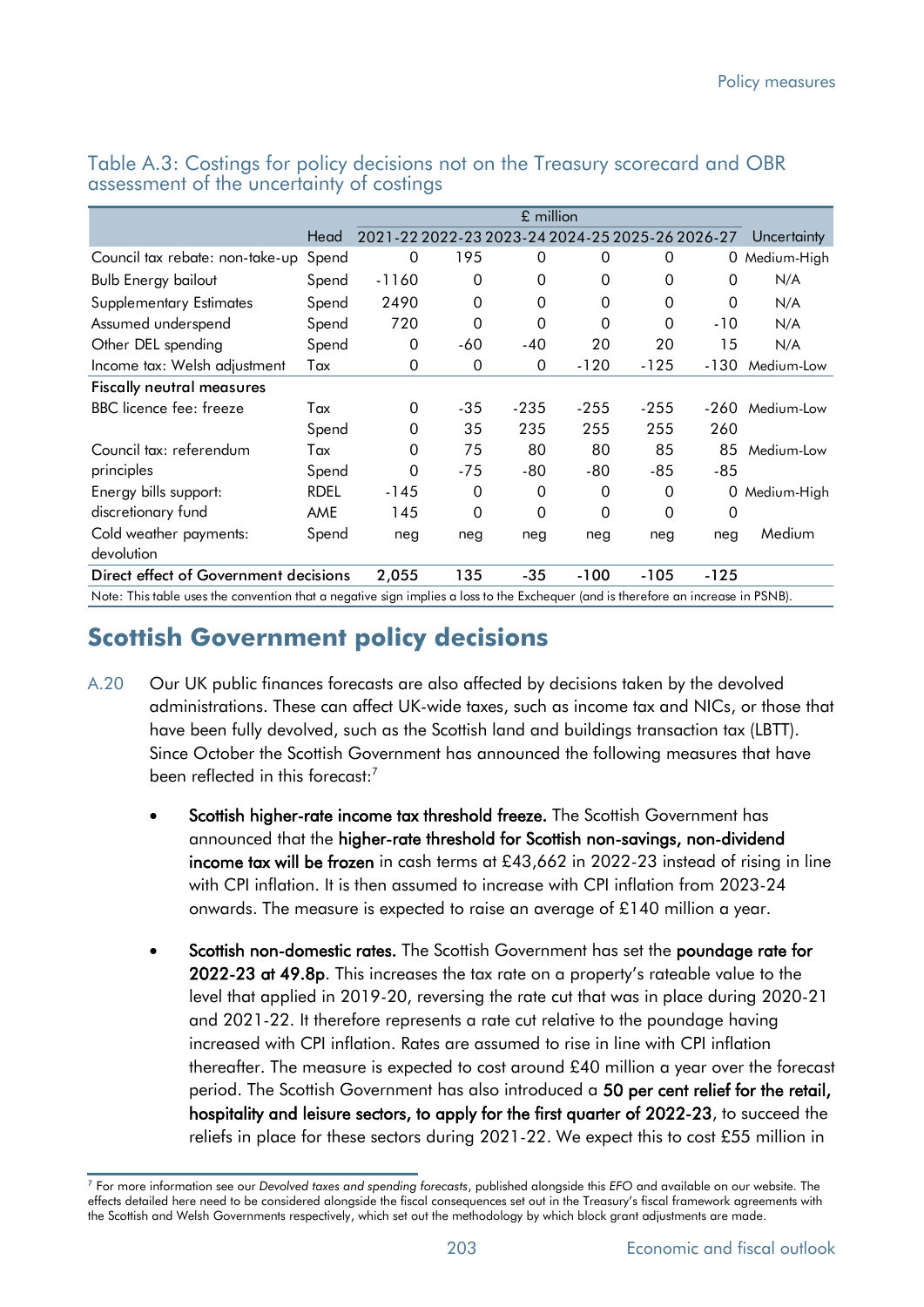2022-23. The cost of these measures will be centrally funded by the Scottish Government, and so we have assumed that there will not be an impact on local authority spending as a result.

• Two new Scottish social security measures. First, the Scottish child payment is being doubled, from £10 to £20 a week, from April 2022. Inflation-linked uprating has been brought forward from April 2023 to December 2022 and eligibility is being extended from children aged under 6 to those aged under 16 by the end of 2022. Second, from April the cold weather payment scheme will be devolved and replaced by a 'low income winter heating assistance' scheme. The new benefit provides an annual £50 payment to all eligible low-income households, irrespective of the weather. Scottish social security spending is contained within our wider forecast of Scottish Government AME, so in effect this is treated as a reallocation of spending within that overall AME amount. As such, it has no effect on our forecast for UK-wide public sector net borrowing. We discuss the devolution of cold weather payments above.

|                                                |          | £ million |                                                 |          |          |          |          |  |  |
|------------------------------------------------|----------|-----------|-------------------------------------------------|----------|----------|----------|----------|--|--|
|                                                | Head     |           | 2021-22 2022-23 2023-24 2024-25 2025-26 2026-27 |          |          |          |          |  |  |
| Scottish Government policy decisions           |          |           |                                                 |          |          |          |          |  |  |
| Income tax: higher-rate threshold freeze       | Receipts | 0         | -135                                            | -130     | $-135$   | -140     | -145     |  |  |
| Non-domestic rates: 2022-23 poundage           | Receipts | 0         | 40                                              | 45       | 40       | 40       | 45       |  |  |
| Non-domestic rates: 50 per cent RHL relief     | Receipts | 0         | 55                                              | $\Omega$ | $\Omega$ | $\Omega$ | $\Omega$ |  |  |
| Implications for Scottish Government spending  |          | 0         | $-9.5$                                          | $-4.5$   | $-40$    | -40      | $-45$    |  |  |
| Direct effect of Scottish Government decisions |          | 0         | -135                                            | -130     | $-135$   | -140     | $-145$   |  |  |
|                                                |          |           |                                                 |          |          |          |          |  |  |

# Table A.4: Costings for Scottish Government policy decisions

Note: This table uses the convention that a positive sign implies an increase in borrowing. These costings are included in our premeasures forecast, with the post-measures forecast only accounting for policy decisions by the UK Government.

# **Policy costings and uncertainty**

- A.21 In order to be transparent about the potential risks to our forecasts, we assign each certified costing a subjective uncertainty rating, shown in Tables A.2 and A.3. These range from 'low' to 'very high'. In order to determine the ratings, we assess the uncertainty arising from each of three sources: the data underpinning the costing; the complexity of the modelling required; and the possible behavioural response to the policy change. We take into account the relative importance of each source of uncertainty for each costing. The full breakdown that underpins each rating is available on our website. It is important to emphasise that where we see a costing as particularly uncertain, we see risks lying to both sides of what we nonetheless judge to be a reasonable and central estimate.
- A.22 Using this approach, we have judged two measures to have 'high' or 'very high' uncertainty around the central costing. Together, these represent 6 per cent of the scorecard measures by number, or 8 per cent of the tax and AME measures we have certified (as we do not certify the cost of DEL spending measures). They represent 6 per cent of certified measures by absolute value.<sup>8</sup>

Economic and fiscal outlook **204** 

<sup>&</sup>lt;sup>8</sup> The absolute value refers to the magnitude of the costing irrespective of whether it is an Exchequer cost or a gain.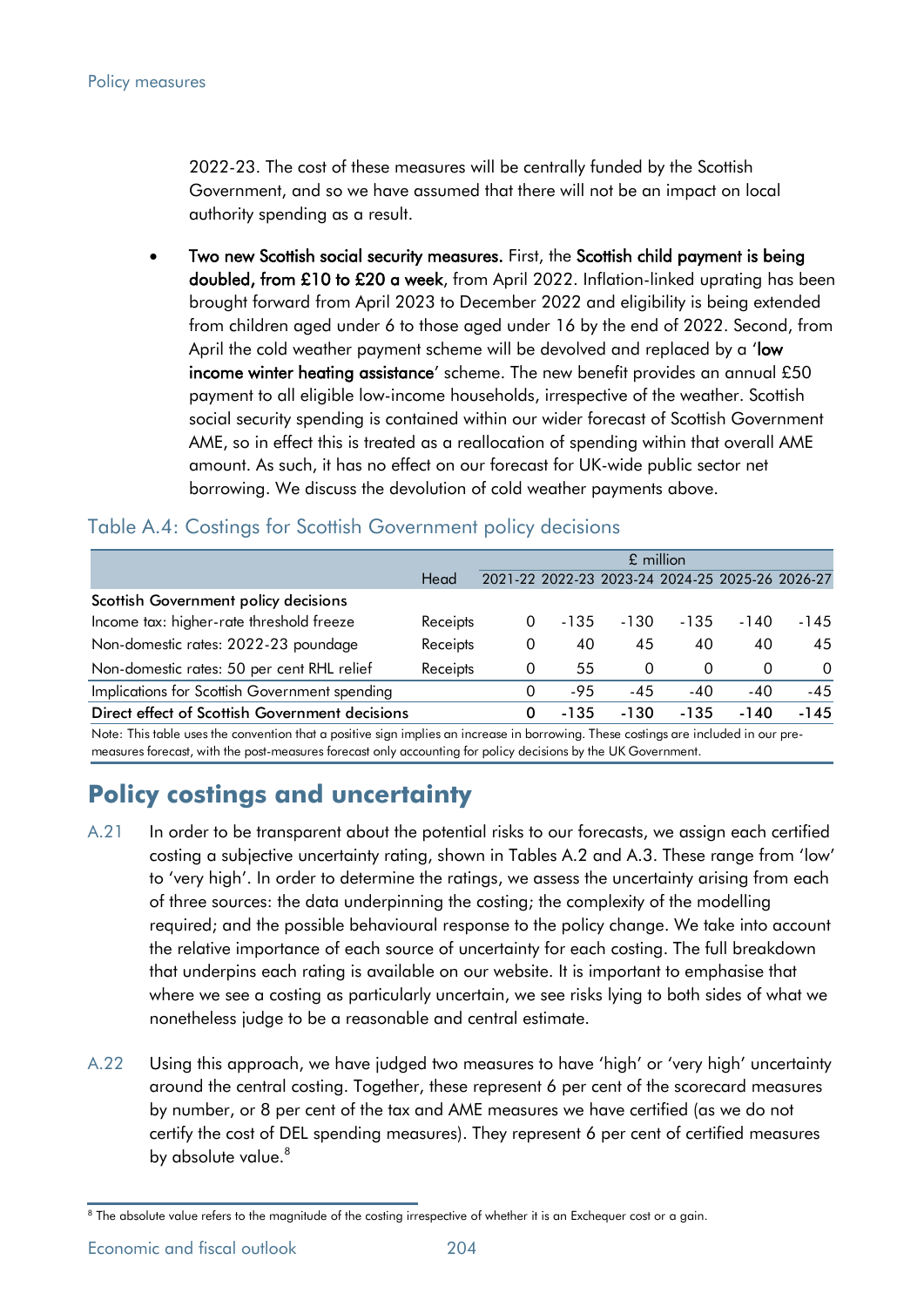#### Personal tax measures

- A.23 The Chancellor has announced two significant cuts to personal taxation in this Spring Statement. He has:
	- Fulfilled a Conservative Party manifesto commitment from 2019 by raising the NICs primary threshold and lower profits limit to £12,570 from July 2022, aligning it with the income tax personal allowance. This alignment is maintained across the forecast period, so that the threshold is frozen in cash terms until 2025-26, from when it rises with CPI inflation. Almost 30 million taxpayers stand to benefit, at an average gain of £290 a year. The measure costs £6.3 billion in 2022-23 but the cost declines to £4.6 billion in 2026-27 due to the thresholds being frozen in cash terms, whereas they were due to rise with CPI inflation each year in the pre-measures baseline.
	- Reduced the basic rate of income tax from 20 per cent to 19 per cent, from April 2024. This costs the Exchequer an average of £5.8 billion a year between 2024-25 and 2026-27. This will benefit around 30 million taxpayers that gain an average of around £170 a year. Scottish income taxpayers will only gain from the reduction in the income tax due on savings income since decisions about rates on non-savings, nondividend income in Scotland have been fully devolved to the Scottish Government.<sup>9</sup>
- A.24 These changes amount to a personal tax giveaway that rises to £10.6 billion in 2026-27. This reverses just over a quarter (28 per cent) of the aggregate yield from the personal tax rises that were announced during 2021. Table A.5 shows that our latest estimate for the combined yield in 2026-27 from the income tax threshold freezes and the introduction of the health and social care levy is £37.2 billion, giving a net tax increase after the measures announced in the Spring Statement of £26.6 billion (0.9 per cent of GDP) in that year.

|                                          |              | £ billion |         |         |         |         |  |  |
|------------------------------------------|--------------|-----------|---------|---------|---------|---------|--|--|
|                                          |              | Forecast  |         |         |         |         |  |  |
|                                          | Announcement | 2022-23   | 2023-24 | 2024-25 | 2025-26 | 2026-27 |  |  |
| Income tax: threshold freezes            | March 2021   | $-2.9$    | $-10.4$ | $-15.5$ | $-18.0$ | $-18.8$ |  |  |
| Health and social care levy <sup>1</sup> | October 2021 | $-17.2$   | $-17.2$ | $-17.4$ | $-17.8$ | $-18.4$ |  |  |
| NICs: increase in thresholds             | March 2022   | 6.3       | 6.1     | 5.0     | 4.4     | 4.6     |  |  |
| Income tax: 1p basic rate cut            | March 2022   | 0.0       | 0.0     | 5.3     | 6.1     | 6.0     |  |  |
| Total                                    |              | $-13.8$   | $-21.6$ | $-22.6$ | $-25.4$ | $-26.6$ |  |  |

#### Table A.5: Personal tax policy costings

Note: This table uses the convention that a positive sign implies an increase in borrowing.

<sup>1</sup> In 2022-23, the health and social care levy measure is an increase in NICs rates, before the levy is introduced.

A.25 The two costings are relatively low uncertainty, since the they use high-quality HMRC administrative data and established models, with only marginal behavioural responses.

<sup>9</sup> The measure does have an impact in Wales, which has a different system of devolved income tax. It reduces the UK Government-specific portion of income tax in Wales from 10 to 9 per cent, leaving the Welsh portion unchanged. The overall basic rate in Wales is therefore reduced in line with the basic rate in England and Northern Ireland.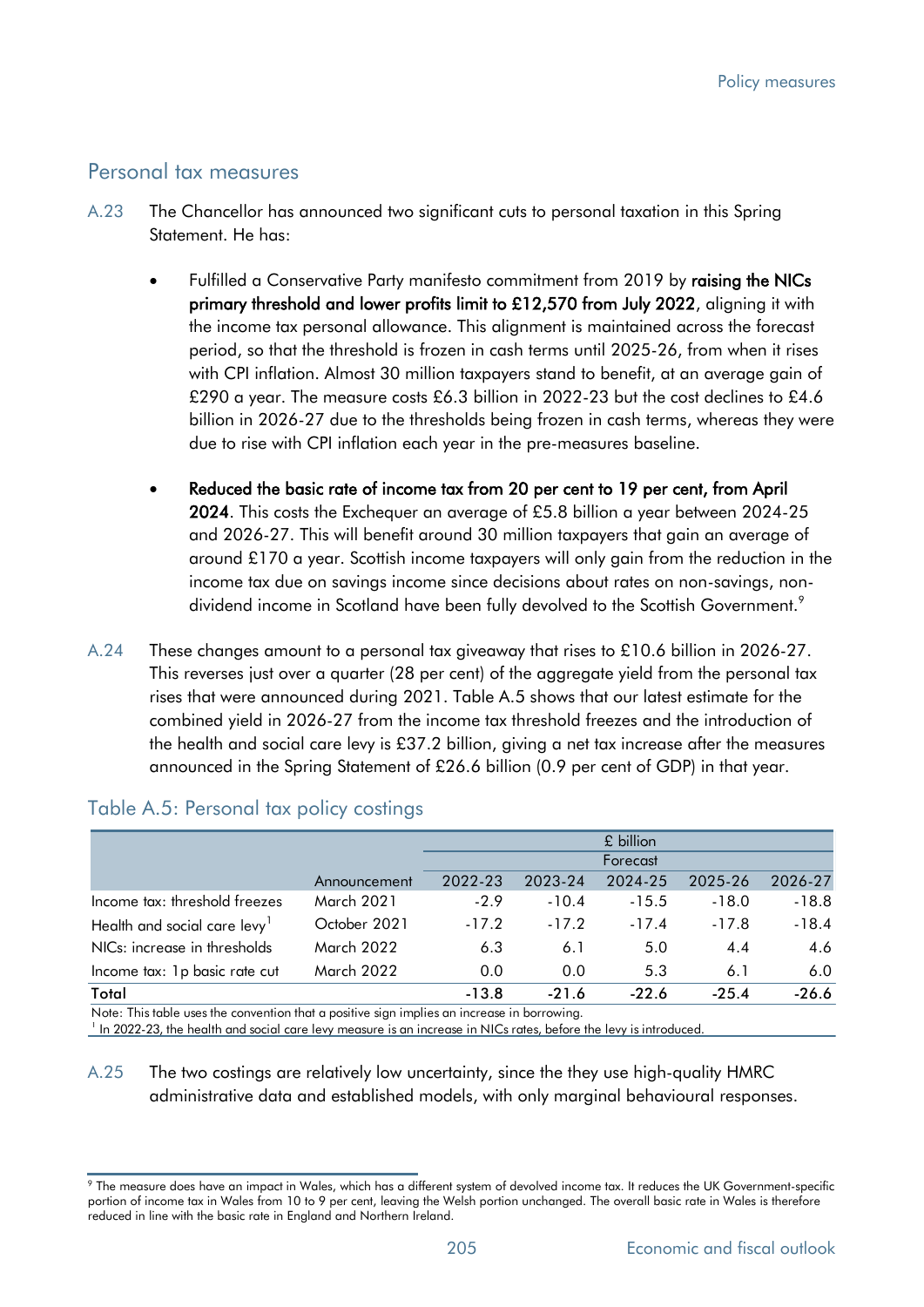## Box A.1: The fiscal impact of student loans reforms

On 24 February 2022 the Government announced a raft of changes to the working of the higher education student loans system in England.<sup>ª</sup> These 'Plan 2' loans represent the majority of student loan outlays in the UK (86 per cent in 2021-22). The Government also announced consultations into further potential changes to: focus financing on "*high class provision*"; reintroduce student number controls; and implement minimum entry requirements. Together these changes form part of the Government's response to the 2019 Augar Review.<sup>b</sup>

We will analyse the long-run impacts of these changes in our *Fiscal sustainability and risks report*  this summer. In this box we summarise the main reforms, explain their impacts on the complex accounting for student loans, and show the overall impact on our latest five-year forecast.

The changes affect the system in four distinct ways:

- Freezing maximum tuition fees until academic year 2024-25 before reverting to rising by RPIX inflation.<sup>c</sup> By reducing higher education funding via the loan system this saves the Government money upfront and by reducing the amount owed by students it also reduces repayments in the longer term. But in the medium term, repayments are little affected since they are determined by graduates' incomes rather than how much they owe.
- Reducing interest rates for new borrowers to equal RPI inflation (rather than up to RPI plus 3 per cent) with effect from 2023-24. This reduces the rate at which student debt rises due to accruing interest. The effect in the medium term is limited though as the 'prevailing market rate cap' is assumed to be in place for many borrowers up to 2024-25.
- Lower repayment thresholds. Thresholds for *existing* borrowers are kept at £27,295 to 2024-25 (the impact on our forecast includes an announcement on 2022-23 levels on 28 January) and then rise by RPI. For *new* borrowers, thresholds are reduced to £25,000 in 2023-24 and then held constant until 2026-27, and then also rise by RPI. These changes increase cash receipts modestly in the medium term, but this builds steadily over time ensuring much larger repayments over the life of the loans.
- **Extending repayment terms to 40 years** for new borrowers. This has no cash effect in the medium term, but by extending the repayment period from 30 to 40 years it increases lifetime repayments from borrowers that would have had loan balances written off after 30 years under the terms that will still apply to existing borrowers. In effect, affected borrowers will now pay a higher rate of income tax for their entire working lives.

Overall, reducing fees and interest rates reduces the total liabilities accrued by students. But by lowering repayment thresholds and extending the repayment term by a decade, borrowers in aggregate will pay a much larger share of the accrued liabilities reducing the share ultimately written off and borne by government. In terms of our fiscal forecast, this reduces the share of English loan outlays recorded as expenditure from 61 per cent in 2021-22 to 34 per cent in 2026-27. In terms of the 'RAB charge' recorded in the Department for Education's accounts in respect of future write-offs, this reduces it from 57 to 37 per cent in 2026-27.<sup>d</sup>

The recording of student loans in the public finances is complex. Total outlays are divided so that the share that is expected to be repaid (including both principal and interest) is recorded as a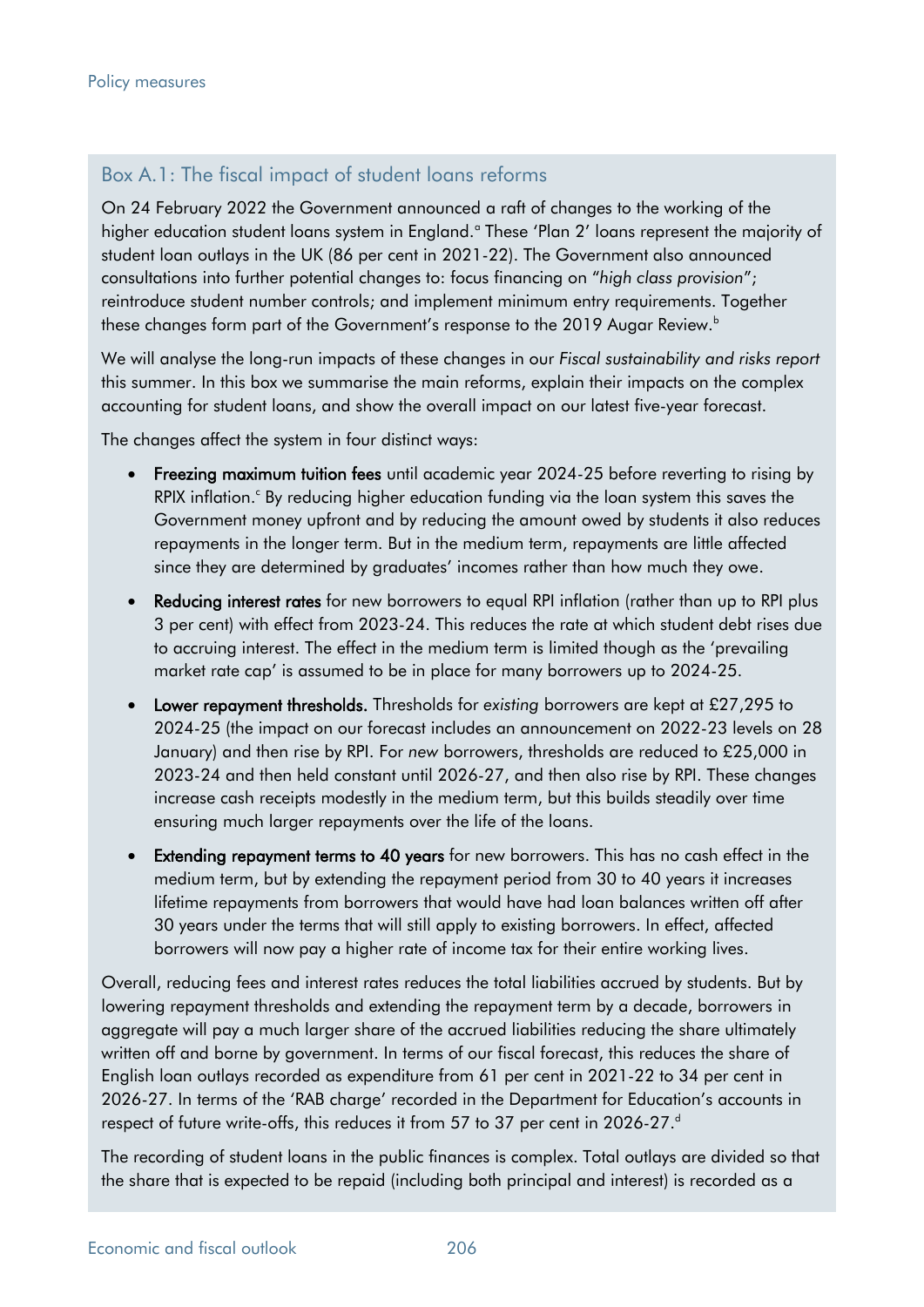loan and the stock of these loans accrues interest, whereas the portion that will not be repaid is recorded as expenditure at the time the loan is made. As borrowers' lifetime repayments increase and the total owed decreases, the transfer portion on new loans is lower, which reduces public sector net borrowing (PSNB) by amounts that rise to £6.6 billion in 2026-27 (Table A). The value to the Government of existing loans also improves (by £10.6 billion, thanks largely to lowering the repayment threshold). This is reflected in the public finances as a capital transfer received in 2021-22 and 2022-23 as the respective legislation is enacted. The stock of student financing counted as loan assets, rather than expenditure, therefore increases by £32 billion (1.1 per cent of GDP) by 2026-27 due to these changes. This larger stock of outlays treated as loans outweighs lower interest rates accruing on them to mean interest receipts are also higher.

Table A also sets out the changes to the cash flows that reduce public sector net debt (PSND) due to lower outlays (from lower fees) and higher repayments (from lower repayment thresholds). PSND is reduced by modest amounts that total £3.7 billion by 2026-27. It also shows the reductions to PSNB from lower transfers to students and higher interest receipts, which are dominated by the implications of lower repayment thresholds. The PSNB effects total £35.1 billion over the same period – a much larger impact than that on debt, which reflects the fact that these represent the upfront accrual of substantial effects on distant future cash flows. The accruals adjustments show how the difference between PSNB and PSND is bridged in the public finances. These policies therefore affect all the flow and stock aggregates recorded in Chapter 3.

|                                     | £ billion |         |         |         |         |         |  |  |  |
|-------------------------------------|-----------|---------|---------|---------|---------|---------|--|--|--|
|                                     | 2021-22   | 2022-23 | 2023-24 | 2024-25 | 2025-26 | 2026-27 |  |  |  |
| Annual change in PSND (a)           | 0.0       | $-0.1$  | $-0.4$  | $-0.8$  | $-1.1$  | $-1.2$  |  |  |  |
| of which:                           |           |         |         |         |         |         |  |  |  |
| Cash outlays (b)                    | 0.0       | 0.0     | $-0.1$  | $-0.3$  | $-0.5$  | $-0.5$  |  |  |  |
| Cash repayments (c)                 | 0.0       | $-0.1$  | $-0.3$  | $-0.5$  | $-0.6$  | $-0.8$  |  |  |  |
| PSNB (d)                            | $-2.3$    | $-10.8$ | $-3.7$  | $-5.0$  | $-6.2$  | $-7.1$  |  |  |  |
| of which:                           |           |         |         |         |         |         |  |  |  |
| Transfers from new lending (e)      | $-0.3$    | $-1.4$  | $-2.6$  | $-4.2$  | $-5.6$  | $-6.6$  |  |  |  |
| Transfers from existing lending (f) | $-1.9$    | $-8.6$  | 0.0     | 0.0     | 0.0     | 0.0     |  |  |  |
| Interest receipts (g)               | $-0.1$    | $-0.8$  | $-1.1$  | $-0.8$  | $-0.6$  | $-0.6$  |  |  |  |
| Accruals adjustments (a-d)          | 2.3       | 10.7    | 3.3     | 4.2     | 5.1     | 5.9     |  |  |  |
| of which:                           |           |         |         |         |         |         |  |  |  |
| Outlays (b-e-f)                     | 2.2       | 10.0    | 2.5     | 3.9     | 5.2     | 6.1     |  |  |  |
| Repayments (c)                      | 0.0       | $-0.1$  | $-0.3$  | $-0.5$  | $-0.6$  | $-0.8$  |  |  |  |
| Interest receipts (-g)              | 0.1       | 0.8     | 1.1     | 0.8     | 0.6     | 0.6     |  |  |  |

#### Table A: Fiscal impacts of policy changes to the student finance system

<sup>a</sup> Department for Education, *Higher education policy statement & reform consultation*, February 2022.

<sup>b</sup>*Independent panel report to the review of post-18 education and funding*, May 2019.

 $\textdegree$  Since 2017-18 the Government's default indexation assumption for the maximum tuition fee is that it should rise with RPIX inflation each year. However, fees have actually been frozen in every year since. This is therefore just the latest in many freezes.

<sup>d</sup> RAB charge changes are for the impact of the main reform package on English Plan 2 loans.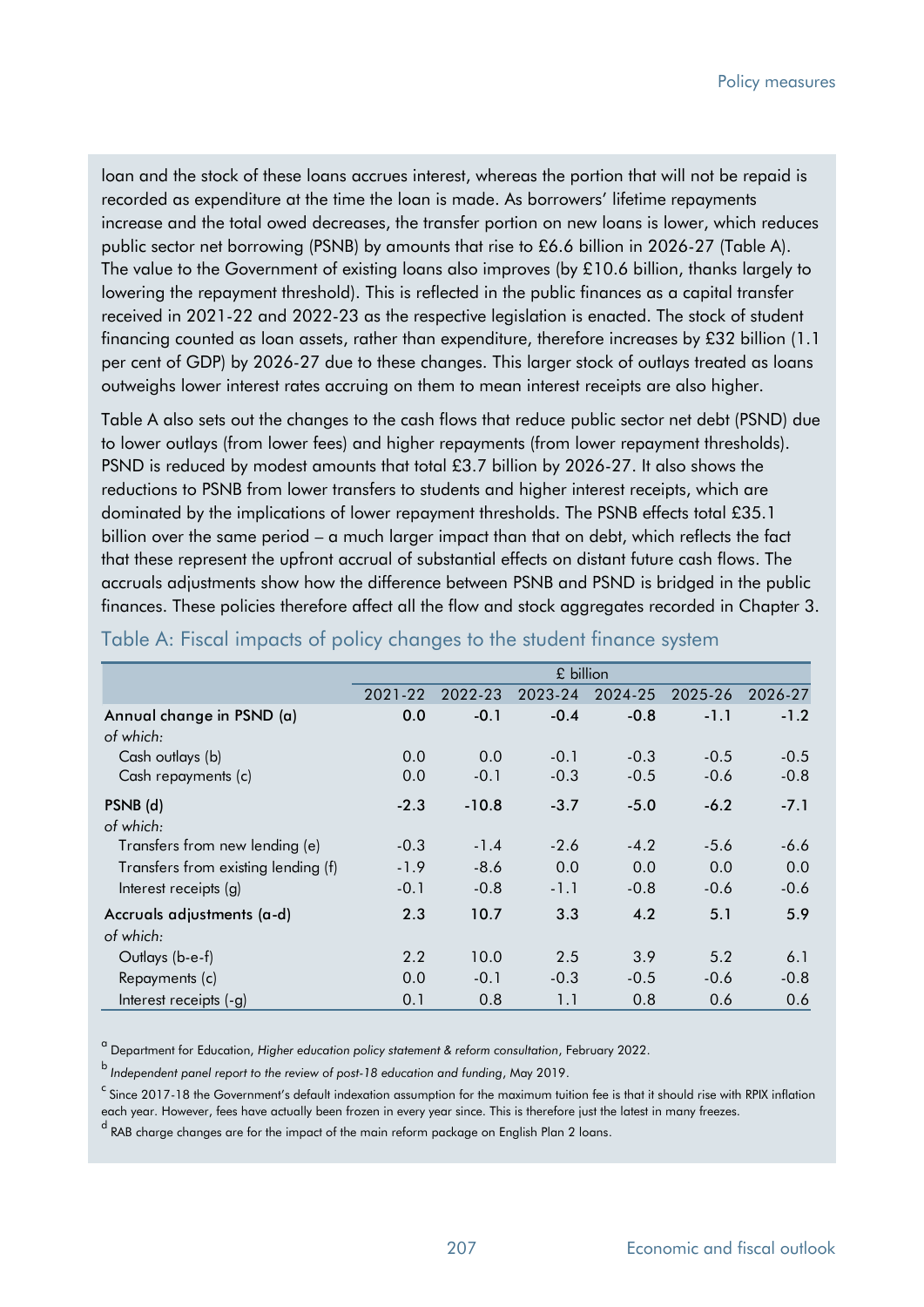# DWP fraud and error

- A.26 The Spring Statement policy package includes a £960 million cumulative increase in DWP's DEL settlement to support new compliance interventions to counter fraud and error (F&E) and to boost recoveries through debt enforcement. Collectively the measures are forecast to generate £3.2 billion of savings over five years, thereby reducing our forecast for overall welfare spending by an average of 0.5 per cent a year between 2022-23 and 2026-27.
- A.27 The fiscal consequences of compliance measures tend to be highly uncertain, although these largely consist of recruiting more staff to address F&E, so are not subject to the very high uncertainty associated with measures that seek to alter non-compliant behaviours. A key uncertainty in this instance relates to the baseline level of F&E prior to these interventions – in particular, whether and how the spike in recorded F&E during the pandemic would have subsided in their absence.
- A.28 Table A.6 shows that the overall rate of F&E in universal credit (UC) rose from 9.4 per cent of spending in 2019-20 to 14.5 per cent in 2020-21, driving a £3.8 billion increase in net overpayments. Results from DWP's administrative F&E survey suggest that this sharp rise was entirely driven by very high overpayment rates for new UC claimants that joined the caseload following the onset of the pandemic. The rate of overpayments for the pre-Covid caseload in 2020-21 was actually unchanged at 9.4 per cent, whereas overpayments to the Covid caseload are estimated to have been a remarkable 25.6 per cent. This is close to HMRC's estimated tax gap for small businesses that pay self-assessed income tax – one of the highest tax gaps across the entire tax system. It implies that nearly a fifth of the £19.8 billion rise in total UC expenditure in 2020-21 was from increased F&E.
- A.29 The unusually high F&E rates in the Covid caseload were mainly focused in self-employed UC claims, which were affected by several easements in the UC system, while also being affected by the scale and timing of self-employment income support scheme (SEISS) payments and other fiscal support measures. Rates of F&E were also high in respect of capital rules that withdraw entitlement for those with savings in excess of £16,000. The rise in F&E within UC led to an overall increase in DWP F&E from 2.4 per cent of total spending in 2019-20 to 3.9 per cent in 2020-21. We have assumed that UC F&E rates would have fallen halfway back to pre-pandemic levels by 2026-27 in the absence of new measures, as the economy normalises – in particular for lower-income self-employed workers.
- A.30 The DEL funding will mainly be used to recruit significant numbers of additional staff by December 2024, which generates uncertainty around delivery timelines, including how quickly staff can be recruited, trained and become fully productive. Overall, we assign this costing a 'high' uncertainty rating.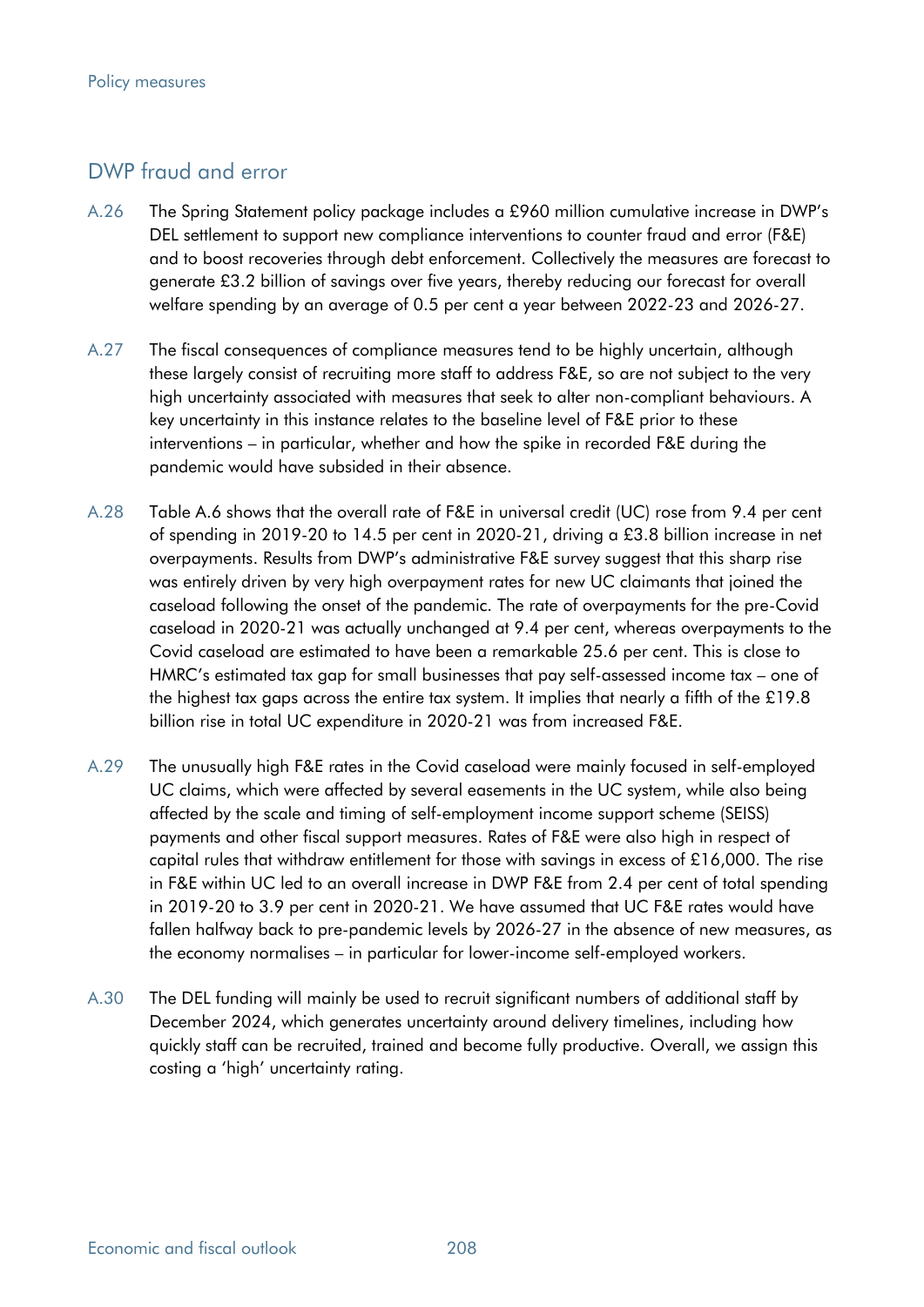### Table A.6: Universal credit fraud and error estimates

|                      | £ billion (per cent) |           |  |
|----------------------|----------------------|-----------|--|
|                      | 2019-20              | 2020-21   |  |
| Total UC expenditure | 18.4                 | 38.2      |  |
| Total overpayments   | 1.7(9.4)             | 5.5(14.5) |  |
| of which:            |                      |           |  |
| Pre-Covid caseload   |                      | 2.4(9.4)  |  |
| Covid caseload       |                      | 3.1(25.6) |  |

# Tariffs on selected Russian and Belarusian imports

- A.31 The Government has announced its intention to impose a punitive 35 percentage point increase in the tariff rate for certain imported goods from Russia and Belarus, following the Russian invasion of Ukraine. The measure, which is contained within *'Tariff changes since Autumn Budget 2021'* on the Treasury's scorecard, will affect imports that include raw materials, heavy machinery, luxury goods, art and antiques, consumer products, and beverages. There are two main sources of uncertainty:
	- The tax base, or the existing value of affected imports, based on grossed up 2021-22 outturn data, is around £1.2 billion. However, it seems very likely that the tax base for the measure will be significantly lower, with individuals and companies voluntarily shifting away from Russian and Belarusian products. The costing assumes this significantly lowers the pre-measure tax base.
	- The behavioural response to the tariff increase itself. The price increases are significant, for example around £2.50 (around 16 per cent) for a typical bottle of Russian vodka. Based on standard elasticities this would imply a large drop in demand. The speed and degree of response will partly depend on the current set of import contracts and the ability of importers to shift quickly to alternative suppliers, which will be subject to the existing UK Global Tariff rates.

The costing for this measure was, understandably, submitted too late for us to scrutinise and certify as reasonable and central, so we will return to it in our next forecast.

## Goodwin pensions ruling

A.32 The Goodwin legal case successfully challenged that the disparities in rights to survivors' benefits in the Teachers' Pension Scheme (TPS) were discriminatory.<sup>10</sup> While this measure primarily affects the TPS and NHS pension schemes, it also requires all relevant public service pension schemes to make corrective remediation payments. There is significant uncertainty around the data underpinning the costing, which relates only to the TPS, though this is the scheme that is most advanced in delivering remediation payments. The lack of data necessitates a relatively simple top-down modelling approach that relies on several hard-to-verify assumptions, including the scheme-level projection of remediation payments, which relies solely on the limited experience of the TPS. The tax consequences are also subject to some uncertainty. We assign this costing a 'high' uncertainty rating. Total UC expendions<br>
10 Governoments<br>
10 Governoments<br>
10 Governoments<br>
10 Governoments<br>
10 Governoments<br>
10 Governoments<br>
10 Governoments<br>
10 Governoments<br>
10 Governoments<br>
10 Governoments<br>
10 Governoments<br>
10 Governoment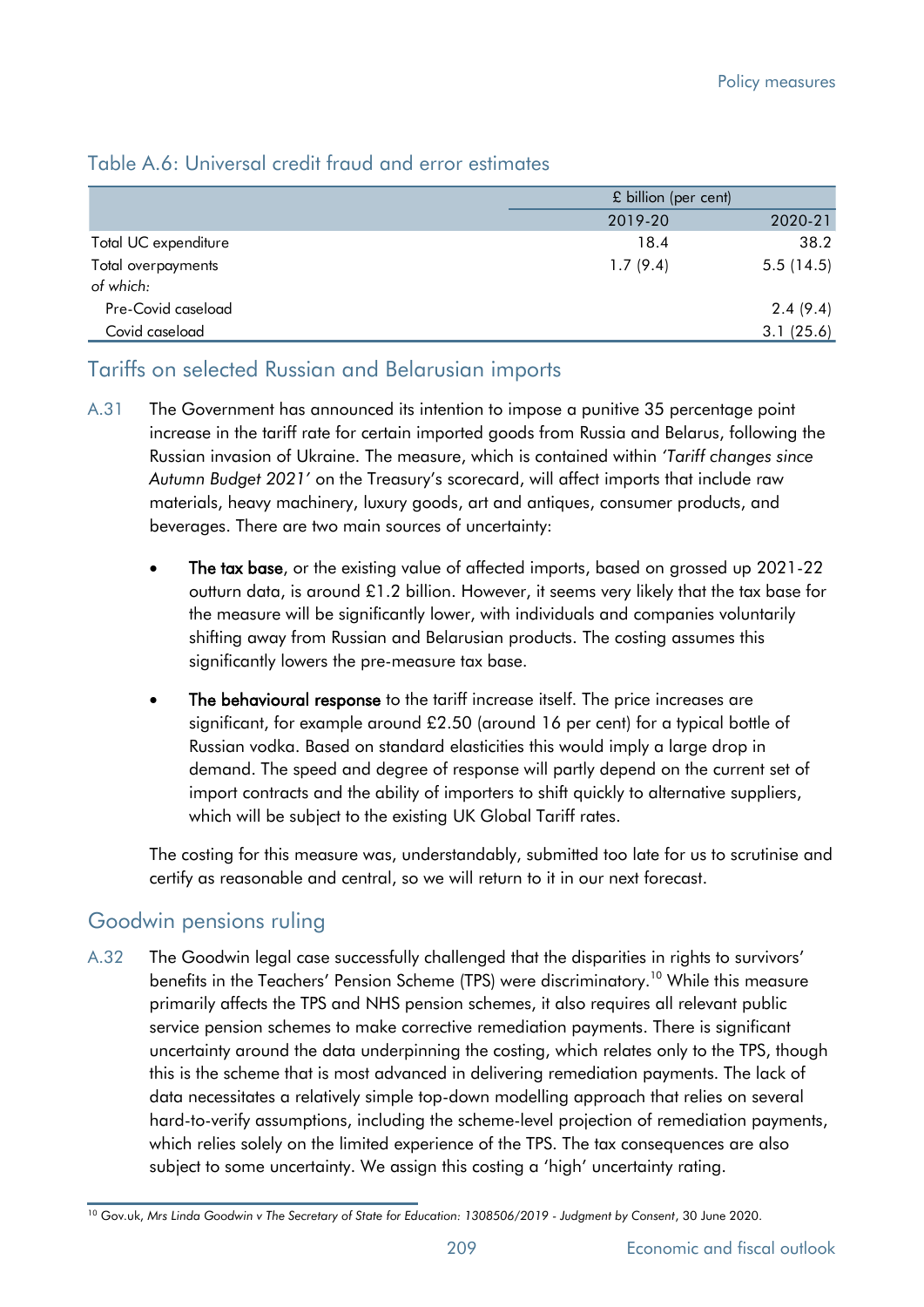# **Update on previous measures**

A.33 We cannot review and re-cost all previous measures at each fiscal event (the volume being too great), but we do look at any where the original (or revised) costings are under- or overperforming, and at costings that were identified as particularly uncertain.

## The cost of pandemic-related support measures

#### Overall cost and breakdown

- A.34 The cumulative cost of the Government's pandemic-related support measures has been revised down to £310.7 billion from the £316.6 billion we estimated in October. There is no straightforward definition of a pandemic-related support measure, so we decided to draw a line at the March 2021 Budget, such that new policies announced since then have not been added to our running total. This means revisions to the estimated cost of this response since March 2021 largely reflect updates to estimates of the cost of previously announced interventions.<sup>11</sup> Table A.7 shows the main changes since October, which include:
	- A £6.7 billion downward revision to the expected cost of government-guaranteed loan schemes, with £5.9 billion of that reduction being recorded in 2021-22 but largely relating to loans issued in 2020-21. The loans are guaranteed by government, so any guarantees called by lenders generate a cost to the Exchequer. In this forecast we have revised down expected loss rates, due to the improved economic outlook and fewer fraudulently claimed loans. These changes are described in Chapter 3.<sup>12</sup>
	- The net cost of the coronavirus job retention scheme (CJRS) has been revised up by £0.5 billion. Around a third of the increase is due to the latest outturn data on the AME cost of furlough payments, while two-thirds reflects a lower estimate of the amount of tax that is due on those payments. The gross AME cost of the CJRS is £69.3 billion.<sup>13</sup>
	- Net costs relating to the fourth and fifth round of grants for the self-employment income support scheme (SEISS) have been revised up £0.3 billion from October. This is almost entirely due to revising down the tax that will be collected on those grants, largely reflecting the most recent outturn data from self-assessed income tax returns. The gross cost across all five grants is £28.1 billion.<sup>14</sup>
	- The VAT deferral and new payment scheme (NPS) is expected to cost £0.2 billion less than we estimated in October. The main impact of this measure, which provides

<sup>&</sup>lt;sup>11</sup> We do, however, include extensions of previously announced measures that are deemed to provide pandemic-related rescue support. There were two such examples in our October 2021 *EFO*, and a further two in this *EFO*.

<sup>&</sup>lt;sup>12</sup> Costs associated with the Recovery Loan Scheme (RLS) do not feed into these totals but are included in the overall estimate of loan guarantee schemes in Chapter 3. The RLS has not been grouped with the direct response to the pandemic but rather, as its name implies, as part of the recovery package that followed the rescue phase of the fiscal policy response.

<sup>&</sup>lt;sup>13</sup> Payments to furloughed employees are subject to tax (mainly PAYE income tax and NICs), so the net cost includes the receipts that are recouped from CJRS grants. This net fiscal cost presentation is therefore different to the gross AME costs presented in Chapter 3. Although the scheme has ended, HMRC expects a very small number of late claims, so the total is close to but not yet completely final.

<sup>&</sup>lt;sup>14</sup> SEISS grants are taxable, so the net cost includes the subsequent recovery via income tax and NICs. Since this is paid via selfassessment its impact will tend to be a year later than the grant it relates to. This net fiscal cost presentation differs from the gross AME costs reported in Chapter 3.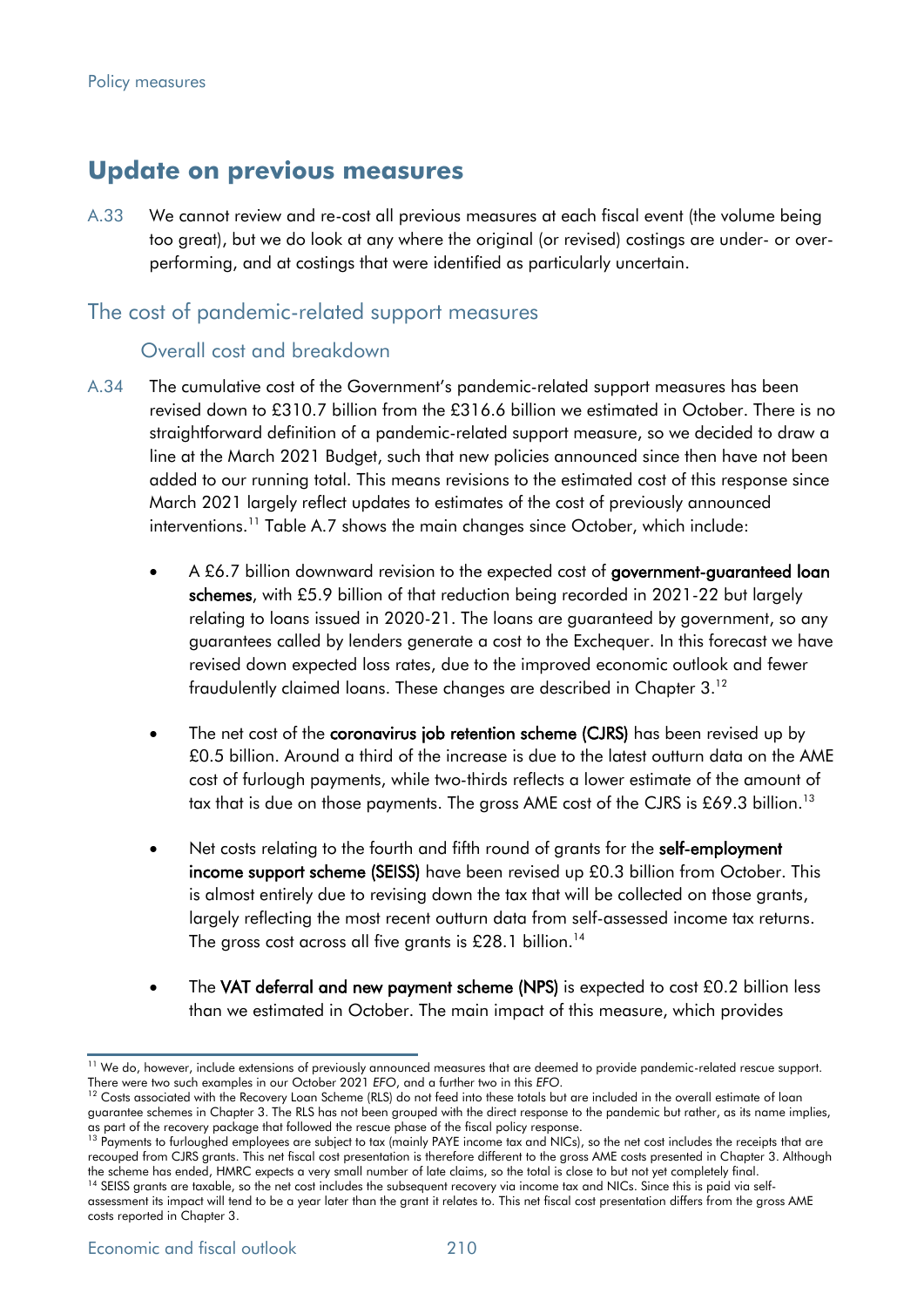taxpayers who defer their VAT payments with the option to pay the deferred liability in instalments, is on the timing of cash receipts. It only affects accrued receipts to the extent that some of the deferred payments ultimately go unpaid. The change in the cost is due to more deferred VAT being repaid than previously expected, which in turn reduces the amount going into debt and the amount that eventually goes unpaid.

- The cost of the extension to the stamp duty holiday on residential property transactions up to £500,000 from March 2021 to 30 June 2021 has been revised up £0.1 billion, reflecting the latest data.
- The cost of other measures has increased by £0.2 billion, which is almost entirely due to an increase in the cost of the homeworking allowance. This tax relief existed prior to the pandemic, so it is only the cost of the April 2020 increase in the flat weekly rate, from £4 to £6, that we include here. The measure was announced just prior to the pandemic and was initially estimated to cost around £2 million a year. In our November 2020 forecast we increased that to an average cost of around £20 million a year between 2020-21 and 2025-26, and we have now revised it up again. It is now estimated to have cost around £85 million in 2020-21 and an average of £40 million a year between 2021-22 and 2026-27. The rise in cost is driven by a huge increase in the number of claimants – from 20,000 in 2019-20 to 3.2 million in 2020-21. While we assume numbers will decline from this peak, we expect them to remain materially higher than pre-pandemic levels in the medium term.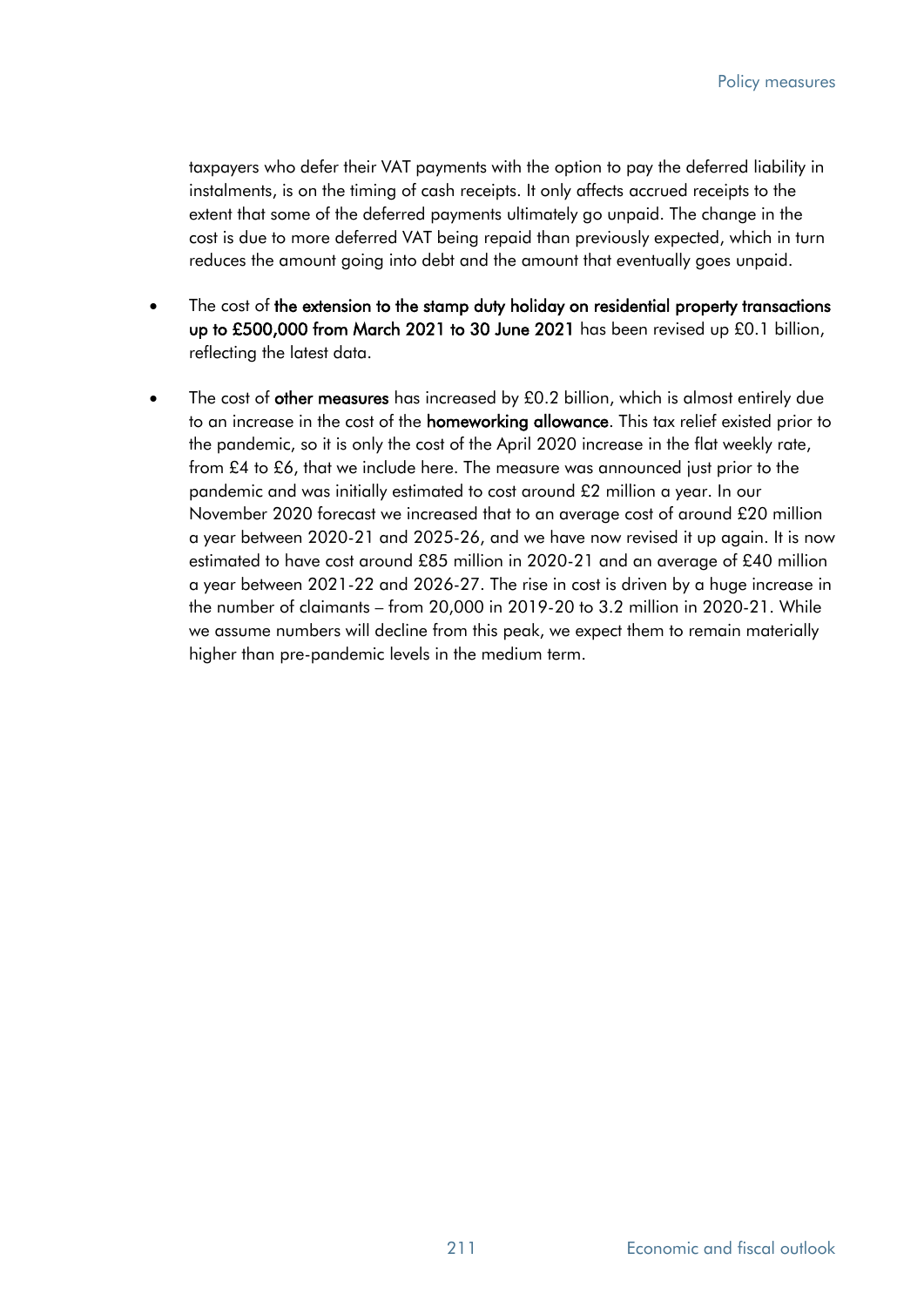|                                                                       | £ billion |        |        |          |                                                         |        |        |  |  |
|-----------------------------------------------------------------------|-----------|--------|--------|----------|---------------------------------------------------------|--------|--------|--|--|
|                                                                       |           |        |        | Forecast |                                                         |        |        |  |  |
|                                                                       |           |        |        |          | 2019-20 2020-21 2021-22 2022-23 2023-24 2024-25 2025-26 |        |        |  |  |
| Total cost of pandemic-related support measures, successive forecasts |           |        |        |          |                                                         |        |        |  |  |
| November 2020 (£338.4bn total)                                        | 1.8       | 280.0  | 52.7   | 1.9      | 0.7                                                     | 0.7    | 0.5    |  |  |
| March 2021 (£346.2bn total)                                           | 1.8       | 249.9  | 93.3   | $-0.1$   | 0.8                                                     | 0.4    | $-0.1$ |  |  |
| October 2021 (£316.6bn total)                                         | 1.7       | 228.9  | 83.8   | 1.0      | 0.9                                                     | 0.4    | $-0.2$ |  |  |
| March 2022 (£310.7bn total)                                           | 1.7       | 229.4  | 77.9   | 0.8      | 0.7                                                     | 0.4    | $-0.2$ |  |  |
| of which:                                                             |           |        |        |          |                                                         |        |        |  |  |
| Public services (£141.9bn total)                                      | 0.0       | 95.2   | 47.0   | $-0.1$   | $-0.3$                                                  | 0.0    | 0.0    |  |  |
| CJRS (£54bn total)                                                    | 1.7       | 45.7   | 6.6    | 0.0      | 0.0                                                     | 0.0    | 0.0    |  |  |
| Business rates/ grants (£31.3bn total)                                | 0.0       | 22.3   | 7.3    | 1.6      | 0.0                                                     | 0.0    | 0.0    |  |  |
| SEISS (£24bn total)                                                   | 0.0       | 18.7   | 6.0    | $-0.8$   | 0.0                                                     | 0.0    | 0.0    |  |  |
| Loan guarantees (£16.5bn total)                                       | 0.0       | 20.9   | $-4.4$ | 0.0      | 0.0                                                     | 0.0    | 0.0    |  |  |
| Welfare measures (£15.6bn total)                                      | 0.0       | 7.9    | 4.7    | 1.4      | 0.8                                                     | 0.5    | 0.3    |  |  |
| Other measures (£27.4bn total)                                        | 0.0       | 18.6   | 10.5   | $-1.3$   | 0.2                                                     | $-0.1$ | $-0.5$ |  |  |
| Difference to October                                                 | 0.0       | 0.5    | $-5.9$ | $-0.2$   | $-0.2$                                                  | 0.0    | 0.0    |  |  |
| of which:                                                             |           |        |        |          |                                                         |        |        |  |  |
| Loan guarantees                                                       | 0.0       | 0.0    | $-5.9$ | $-0.5$   | $-0.2$                                                  | 0.0    | 0.0    |  |  |
| <b>CJRS</b>                                                           | 0.0       | 0.6    | $-0.1$ | 0.0      | 0.0                                                     | 0.0    | 0.0    |  |  |
| <b>SEISS</b>                                                          | 0.0       | 0.0    | 0.1    | 0.2      | 0.0                                                     | 0.0    | 0.0    |  |  |
| VAT: new payment scheme                                               | 0.0       | $-0.2$ | 0.0    | 0.0      | 0.0                                                     | 0.0    | 0.0    |  |  |
| SDLT holiday                                                          | 0.0       | 0.0    | $-0.1$ | 0.0      | 0.0                                                     | 0.0    | 0.0    |  |  |
| Other measures                                                        | 0.0       | 0.1    | 0.0    | 0.0      | 0.0                                                     | 0.0    | 0.0    |  |  |

#### Table A.7: Recostings of pandemic-related support measures

Note: This table uses the convention that a positive sign implies an increase in borrowing.

Totals for previous forecasts have been restated since our October *EFO* to correct an omission.

Totals include a small amount that relates to costs in 2026-27.

A.35 Chart A.1 shows that, of the £310.7 billion total cost:

- almost half  $(E141.9$  billion) relates to spending on public services, largely health;
- around a quarter (£78.0 billion) is the net cost of the CJRS and SEISS;
- around 15 per cent (£47.8 billion) is due to the three largest business support schemes – business rates relief, business grants and the government-guaranteed loan schemes;
- around 5 per cent (£15.6 billion) relates to the benefits system; and
- 9 per cent  $(E27.5 \text{ billion})$  comes from the remaining support measures, including the temporary 5 per cent VAT rate for badly affected sectors, the residential property stamp duty holiday, and the Chancellor's 'eat out to help out' scheme.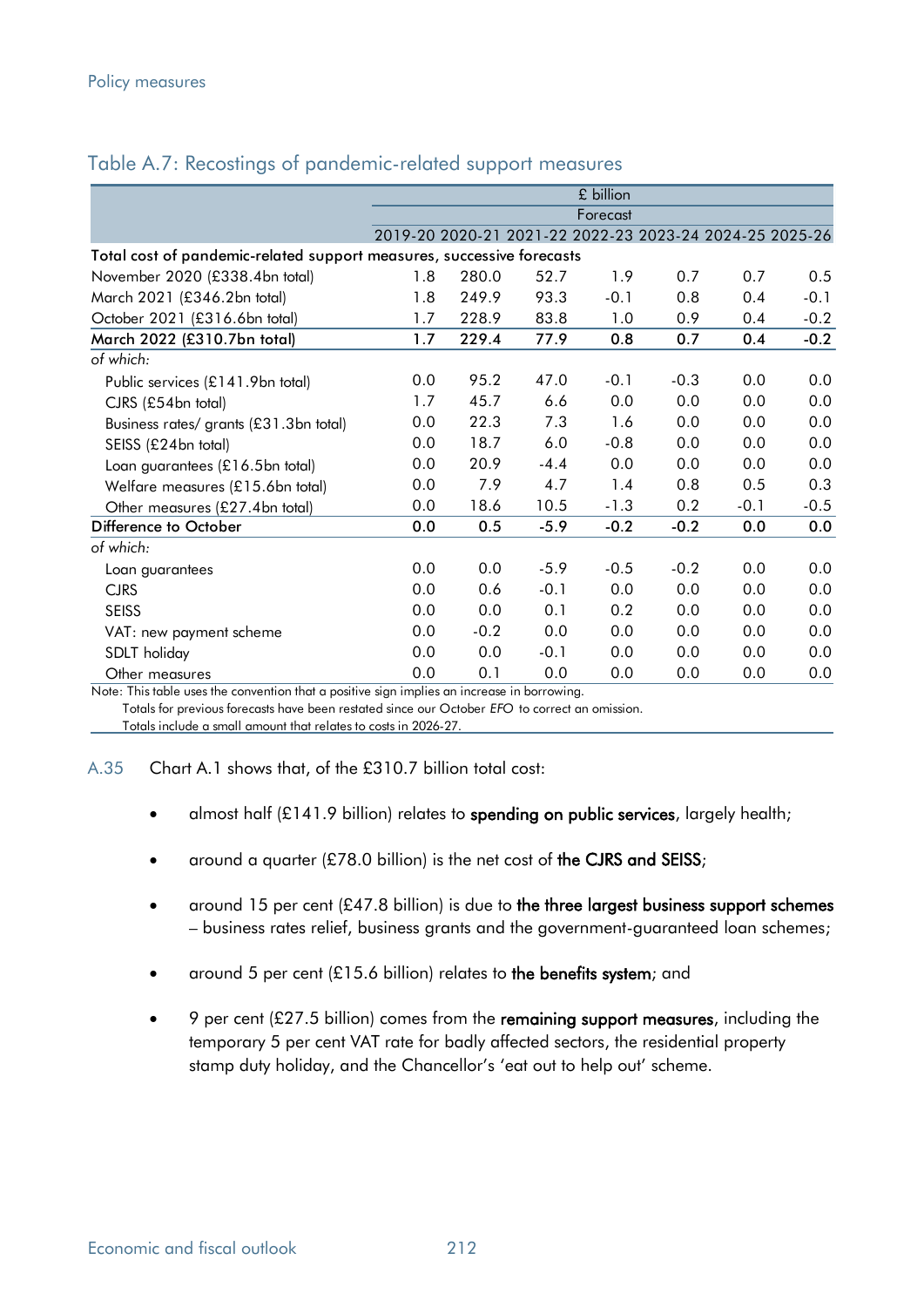

#### Chart A.1: The cost of pandemic-support measures

Source: OBR

#### Fraud, error and misuse of pandemic-related schemes

- A.36 The largest pandemic-related support measures evolved from policy development to delivery at great pace. They were designed to deliver support rapidly, in the knowledge that this would limit the extent to which checks could be put in place to prevent misuse but would ensure support reached people and businesses in need as quickly as possible. To the extent that it was possible, we aimed to factor this in when scrutinising costings of these measures. Misuse or fraud can affect their cost in several ways – some loans will have been taken up with no intention of repaying, raising the cost of calls on guarantees; some CJRS and SEISS grants will have been claimed fraudulently, providing support to those who did not need it; and new claims will have been made for universal credit that did not meet eligibility criteria. To the extent that the sums involved can subsequently be recovered, the eventual cost of measures would be less than the initial cost recorded as payments were made.
- A.37 The Government recognised at the time that its pandemic-related support schemes were designed primarily to provide rapid financial assistance to affected businesses and individuals, and that this urgency generated risks around the potential for fraud and error.<sup>15</sup> Initial audited estimates of the cost of non-compliance are now available and have begun to be scrutinised.<sup>16</sup> The 2020-21 annual reports from DWP, HMRC and BEIS report combined expected fraud and error losses of £15.7 billion (see Chart A.2).<sup>17</sup> This is a considerable sum, amounting to around 5 per cent of the total cost of pandemic-related support set out

<sup>15</sup> For example, when announcing Bounce Back Loans in April 2020, the Chancellor stated that, *"Today, we're announcing a new loan scheme. A simple, quick, easy solution for those in need of smaller loans. […] There will be no forward-looking tests of business viability; no complex eligibility criteria; just a simple, quick, standard form for businesses to fill in."*

<sup>16</sup> See, for example, Public Accounts Committee, *HMRC Performance in 20220-21*, February 2022.

<sup>17</sup> See fraud estimates for CJRS, SEISS and Eat Out To Help Out in *HMRC annual report and accounts: 2020 to 2021*, November 2021; estimates for universal credit fraud in *DWP annual report and accounts 2020 to 2021*, July 2021*;* and fraud relating to loan guarantees in *BEIS annual report and accounts 2020 to 2021*, November 2021.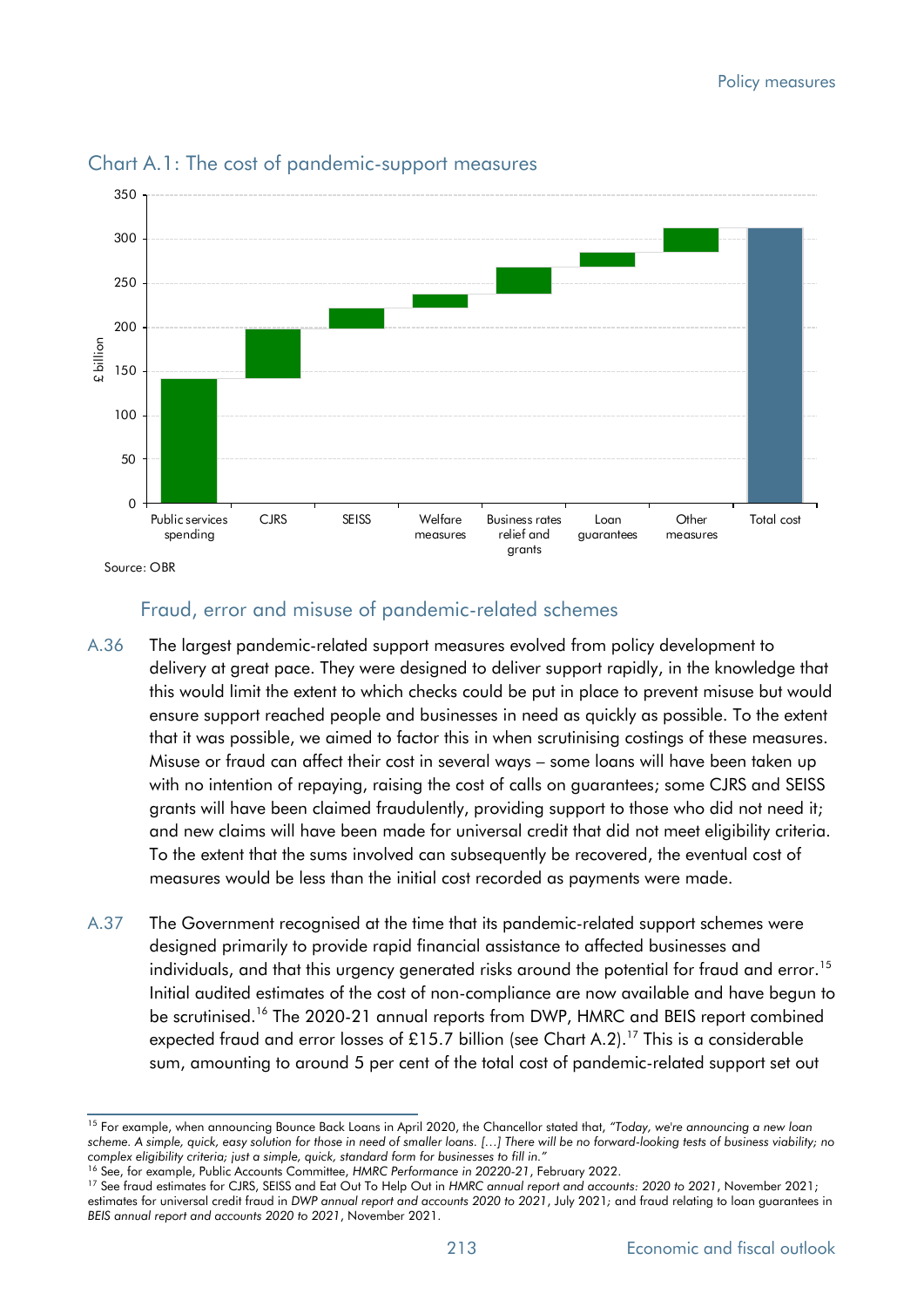above.<sup>18</sup> But it is a sum that should be considered against the potential economic costs from delivering support more slowly in order to target it more rigorously. Those potential costs cannot be quantified with any precision but, given the rapid rebound in activity and low levels of unemployment facilitated by these support measures, it is not unreasonable to think that they could have been far greater.





# Policy delays

A.38 To certify costings as central, we need to estimate when – as well as by how much – measures will affect the public finances. As set out in previous *EFO*s, many policy measures do not meet the timetable factored into the original costings – even where we have required greater contingency margins before certifying them. This continues to pose a risk to our forecast. The one policy delay that we have been notified about since October is VAT penalties reform. This March 2021 Budget measure introduced a new regime for late payment and late submission penalties and was due to start in April 2021. It has now been delayed by nine months to January 2023 following delays related to HMRC's 'making tax digital' programme.

# Update on other measures

#### Public service pensions remedy ('McCloud remedy')

A.39 In February 2021 the Government published its response to the '*Public service pension schemes: changes to the transitional arrangements to the 2015 schemes*' consultation, also known as the 'McCloud remedy'. This set out how the Government would address the age

Economic and fiscal outlook **214** 

<sup>&</sup>lt;sup>18</sup> It is not particularly out of line with fraud and error rates on non-pandemic HMRC and DWP welfare support schemes.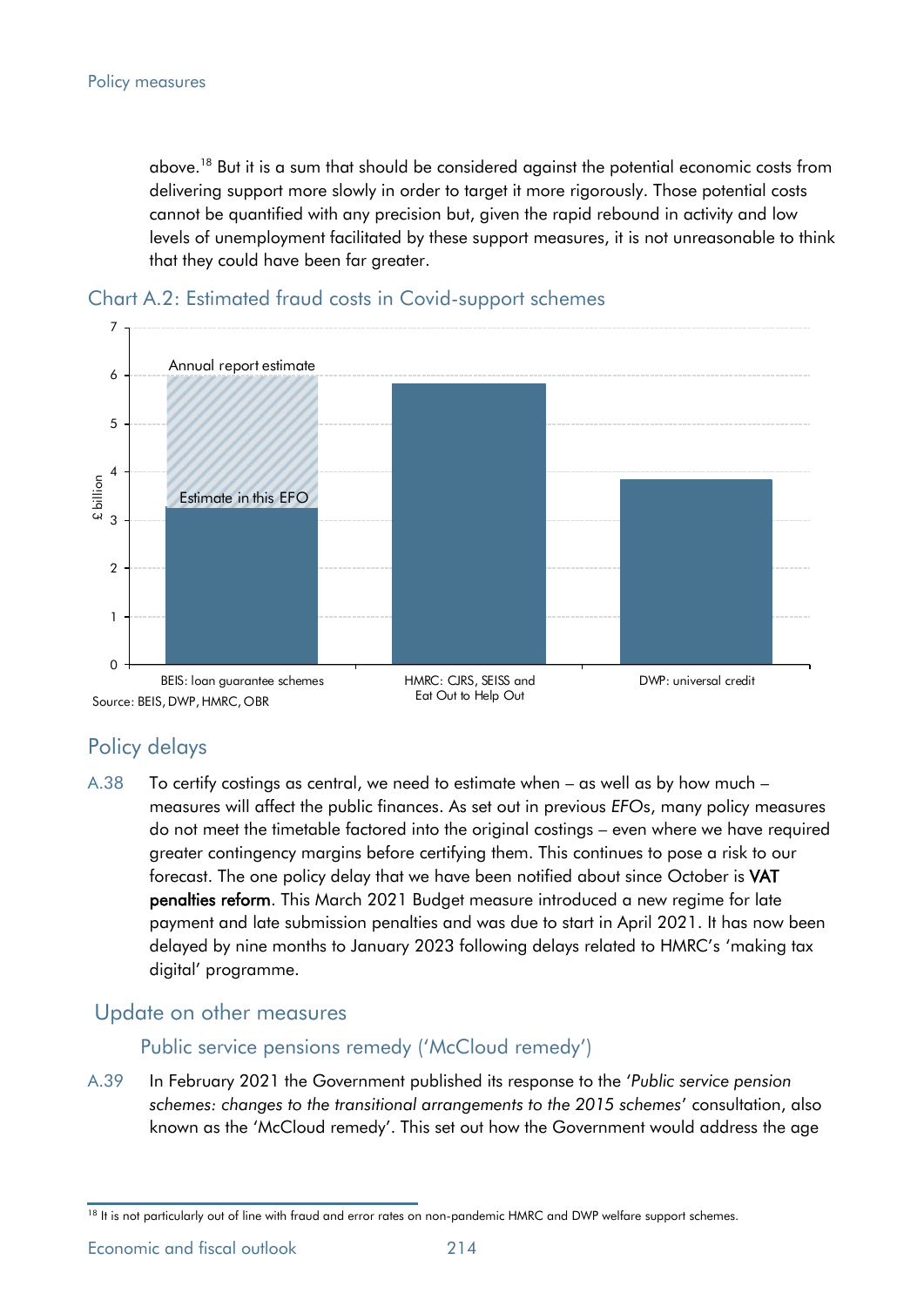discrimination associated with the transitional protection that was offered to scheme members close to retirement, but not to younger scheme members.

- A.40 We included initial estimates of the impacts of this in our October forecast, but noted that the tax element – which relates to changes in accrual rates between legacy and reformed schemes, and which affects, among other things, annual allowance (AA) charges<sup>19</sup> – was highly uncertain. Due to the retrospective change to pension accrual under the remedy, there will be some members that are due refunds from HMRC on previous charges, and others that might incur new or higher tax charges.
- A.41 In October, we included a simple top-down judgement on a single aspect of the tax costing, namely the potential level of AA refunds due to those members that might be automatically rolled back into legacy schemes. We estimated this would cost £150 million a year in 2023- 24 and 2024-25. We have now updated the costing to include the income tax payable when members opt for different benefits at retirement, using more granular modelling from HMRC. This has reduced the cost in 2023-24 to just £10 million and switched the tax effect to a yield of £40 million a year between 2024-25 and 2026-27. This reflects an increase in income tax payable for members who receive higher benefits at retirement, as well as a small downward revision to AA refunds (based on HMRC advice that amended liabilities that are more than four years old cannot be repaid (or collected) through the tax system).
- A.42 The Government has committed to "*provide tax-free compensation*" and that members "*will not bear the cost of [additional AA charges]*" in the year of retirement if choosing reformed scheme rather than legacy scheme benefits. We have also been told that the Government will consult on the required tax legislation this summer, before laying the necessary tax regulations in September. For that reason, we have not adjusted the costing to incorporate tax that would otherwise be due in respect of either of these elements, though if that timetable is not met then we will revisit this issue as necessary in future forecasts.

#### Pensions flexibility

- A.43 This Budget 2014 measure, also known as 'pensions freedoms', gave individuals with defined contribution pensions the flexibility to withdraw their funds from age 55, subject to tax paid at their marginal rate, rather than the 55 per cent charge that was in place prior to that. Chart A.3 shows that our forecasts have consistently underestimated the appetite to make use of this flexibility, with receipts outturn data repeatedly surprising on the upside.
- A.44 Outturn data from the first three quarters of 2021-22 show that withdrawals are once again on course to outstrip expectations and are up almost a fifth on the same period in 2020-21. As discussed in Box 2.4, the recent strength is likely to be linked to a pandemic-driven increase in the number of over-50s bringing forward their retirement plans and facilitating that with earlier access to their pension pots. This has led us to revise up our forecast of tax paid on the flexible drawing down of pensions funds significantly. We now expect receipts in 2021-22 to be £1.7 billion, up £0.4 billion on 2020-21 and £0.5 billion (39 per cent) higher than we expected in October. We have also revised up receipts from 2022-23

<sup>&</sup>lt;sup>19</sup> As well as changes in accrual rates, the tax element also relates to contribution rates and pension entitlement.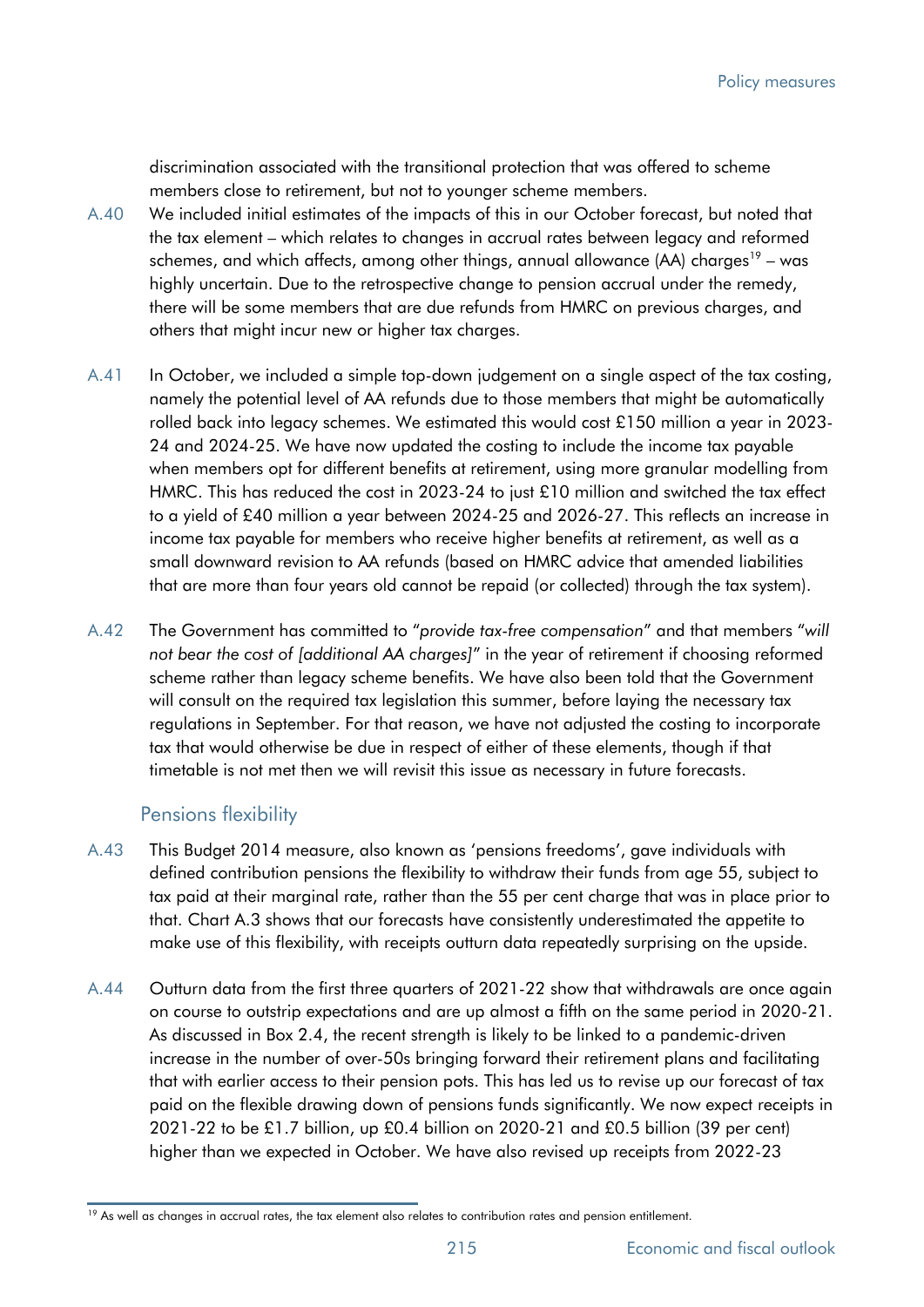onwards by an average of £0.8 billion a year, as we assume that people will make use of earlier withdrawals to manage the rise in the cost of living this year, and that the steadystate level of withdrawals will be higher than we had previously assumed.



Chart A.3: Successive forecasts of tax receipts from the use of pensions flexibility

Source: HMRC, OBR

#### Home Office fees

- A.45 The receipts from three Home Office fees have increased to £3.1 billion in 2021-22, more than double the amount raised in 2017-18, when the third of the fees was introduced. This increase is due to some fee rises and to higher-than-expected demand, partially driven by their coverage extending to EEA nationals following the end of the Brexit transition period on 31 December 2020. The three are:
	- Visa fees, which are charges for UK visa applications that were first introduced in 2003 as a £155 fee for an indefinite leave to remain application. The fees have since been increased several times. For example the current cost of the fee for indefinite leave to remain is £2,389, 59 per cent higher than it was in 2016 (£1,500). Receipts from visa fees have increased by 29 per cent since 2017-18 and 87 per cent since 2015-16. These are expected to generate £1.5 billion of revenue in 2021-22, and £1.2 billion a year over the remainder of the forecast, in line with our migration forecast.
	- The **immigration skills charge**, which was introduced in April 2017 and is levied on companies and public sector bodies that employ skilled migrant workers from outside the UK. The level of the charge depends on both the size of the sponsoring organisation and the length of the worker's contract. For the first year, small or charitable sponsors will pay £364, while medium and large sponsors pay £1,000. The original costing expected £0.1 billion of receipts in 2021-22, whereas we are now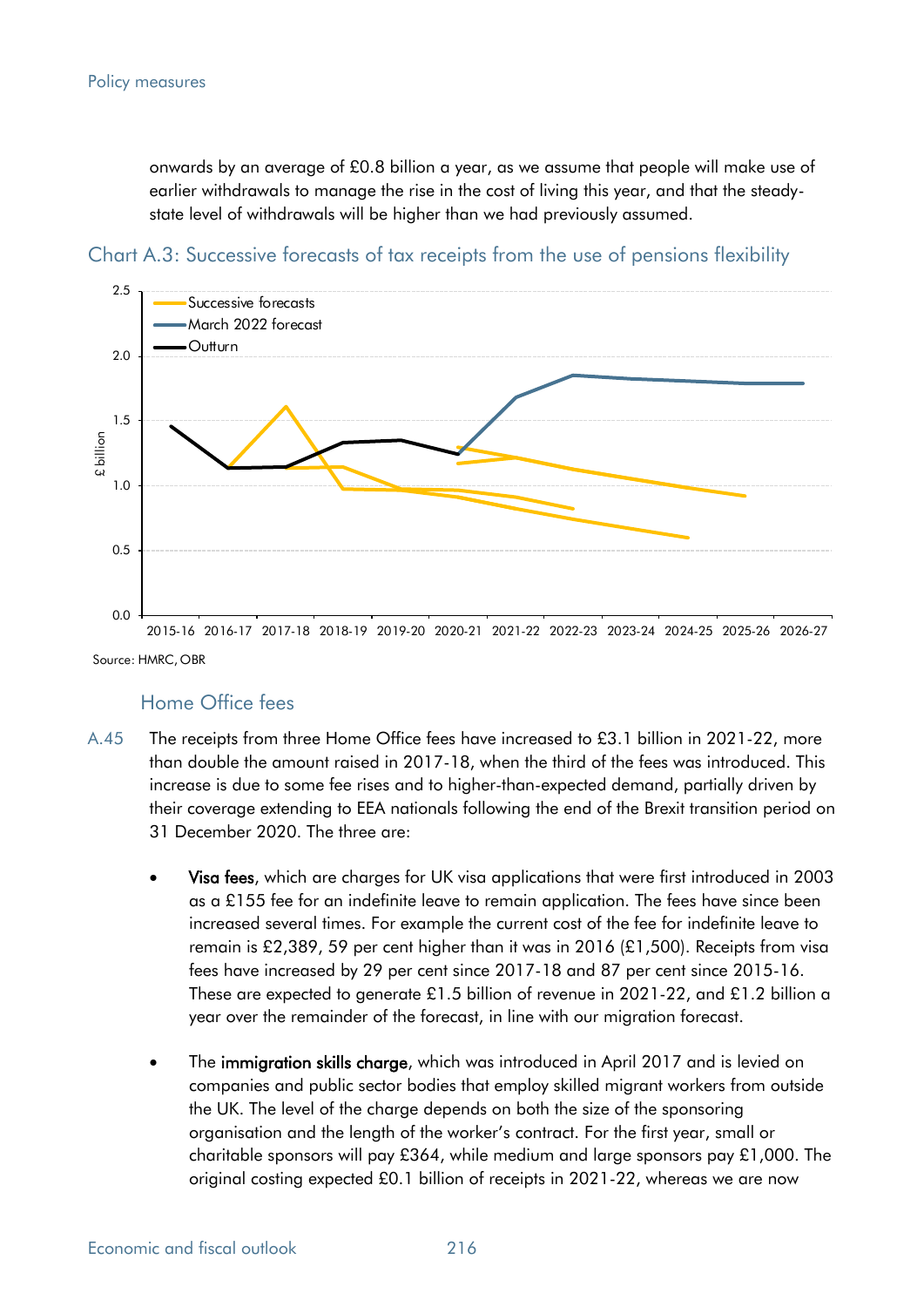forecasting three times that amount. In its first five years we expect the charge to have raised a total of £0.9 billion, 71 per cent higher than the original costing.

The immigration health surcharge, which was introduced in 2015 and is payable upfront by individuals who come to live in the UK for more than six months. It was originally set as an annual payment of £200, which was increased to £400 in 2018 and then £624 at Budget 2020. During the pandemic the surcharge was relaxed for health care workers. Receipts this year have far outstripped the combined amounts expected in those costings. Indeed, the £1.3 billion forecast for 2021-22 is more than triple the revenue in 2019-20 (£0.4 billion). We are forecasting receipts from the surcharge to average £1.0 billion a year over the forecast period. We estimate that just over a quarter of the revenue is from public sector employers.<sup>20</sup>

#### Other measures

- A.46 Revisions to several other previous measures are worth noting:
	- The UK Infrastructure Bank (UKIB) was launched last June to help deliver the National Infrastructure Strategy. It will provide loans, equity financing and guarantees to projects that contribute to the Government's 'net zero' and 'levelling-up' objectives. In this forecast we have revised down our forecast of UKIB outlays. Compared to the March 2021 costing, outlays are down from £0.7 billion to £0.1 billion in 2021-22, from £1.3 billion to £0.3 billion in 2022-23, and from £1.6 billion to £0.6 billion in 2023-24. Cumulatively between 2021-22 and 2025-26 outlays have been revised down 45 per cent from £6.6 billion to £3.6 billion. Much of this relates to the investment pipeline for UKIB activity that was assumed in the costing proving overly optimistic. The new profile builds up more slowly and reaches the levels assumed in the original costing by the final two years of the forecast. New ventures often take longer than expected to deliver, and we attempted to mitigate against such optimism bias when certifying this costing, but clearly did not go far enough.
	- Reforms to the funding of adult social care. In our October *EFO* we set out an initial estimate of the long-term cost of the Government's September 2021 package of reforms to the funding of adult social care. This introduced an £86,000 cap to limit the amount individuals in England will be required to spend on their personal care over their lifetime, effective from October 2023. Any care costs incurred beyond the cap will be paid for by the local authority. On 17 November 2021, the Government announced that means-tested local authority support will not count towards the cap. This effectively increases both the amount of private contributions that will be required before the cap is reached, and the time period those contributions will need to cover. The Government estimates that this amendment will reduce the cost of the reforms by £0.9 billion a year from 2027-28 onwards.<sup>21</sup> Under this system, individuals are still expected to pay for 'daily living costs' (for items unrelated to care, such as food, rent

<sup>&</sup>lt;sup>20</sup> The Home Office collects the surcharge on behalf of the Department of Health and Social Care.

<sup>21</sup> This is beyond the horizon of this forecast. We will consider the longer-term effects of these reforms in this summer's *Fiscal sustainability and risks report*.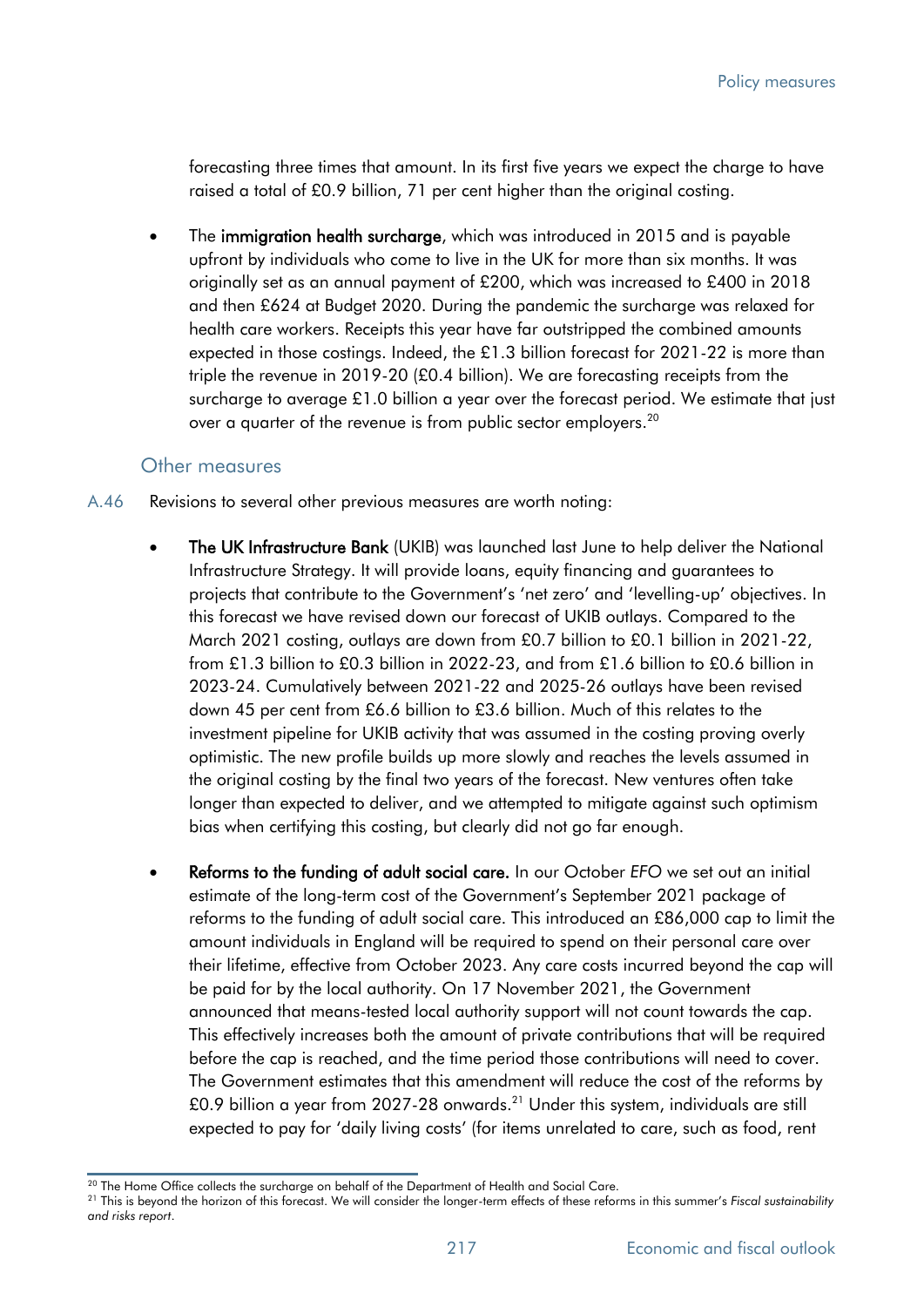and utility bills) themselves. The Government has now confirmed the level of the daily living cost, which will not contribute towards the cap, will be £200 a week.<sup>22</sup>

- Universal credit (UC): reduce the taper rate from 63p to 55p and increase work allowances by £500 a year. This measure, announced in October, reduces the rate at which UC payments are withdrawn, by 8p for every pound of a claimant's post-tax income earned above the work allowances. We estimated a £2.2 billion cost in 2022- 23, rising to £3.0 billion by 2026-27. This has been revised down by £0.3 billion a year from 2022-23 onwards, reflecting lower take-up and fewer initial inflows than we expected. The estimated increase in the caseload to date is around 50,000, and we have lowered the overall expected increase from 350,000 a year to 140,000.
- Capital allowances: two-year 130 per cent super deduction. The enhanced superdeduction rates apply to unlimited new expenditure on qualifying plant and machinery within the two-year period from 1 April 2021 to 31 March 2023. The rates are several times more generous than the 18 and 6 per cent capital allowance rates that would otherwise have applied to expenditure on main- and special-rate assets respectively. This generates an Exchequer cost between 2020-21 and 2023-24, as investment decisions are brought forward and their costs expensed over a single year, rather than spanning several years. In this forecast we have revised down the cost over this fouryear period by £0.4 billion (1.5 per cent). The largest change is due to us revising down the extent to which the measure boosts business investment, from 10 per cent to 5 per cent (see Chapter 2). This lowers the four-year cost by £1.6 billion, though this is largely offset by an additional £1.2 billion from forecast changes relating to modelling improvements, including around the expenditure on cars. The measure raises yield in later years as the effect of bringing forward investment unwinds once the superdeduction is withdrawn. We now expect the three-year yield between 2024-25 and 2026-27 to be £0.1 billion (3.1 per cent) lower than we previously estimated.
- **Extended loss carry back**. This Spring Budget 2021 measure extends the period that trading losses from companies, partnerships and self-employed traders can be carried back and offset against income and corporation tax (CT) liabilities, subject to an annual £2 million cap.<sup>23</sup> It applies (for CT payers) for accounting periods ending between 1 April 2020 and 31 March 2022, enabling losses generated in those years to be used to offset liabilities in 2017-18 and 2018-19, in addition to 2019-20. Since the measure does not affect underlying liabilities, its impact is on the timing rather than the total amount of receipts, with an Exchequer cost in earlier years that is recouped in later years, as the impact unwinds. Outturn data suggest the stock of losses assumed in the original costing was an overestimate and, perhaps, that take-up of the measure has also been lower than expected. This has led us to revise down the cost between 2021-22 and 2022-23 (in cash terms) by £0.5 billion (60 per cent) and revise down the yield between 2023-24 and 2026-27 by a similar amount.

 $^{22}$  This is in 2021-22 prices and is a notional amount. Additional local authority support remains available for those unable to meet their daily living costs.

 $^{23}$  Only the corporation tax element, which comprises the vast majority of the costing, has been updated.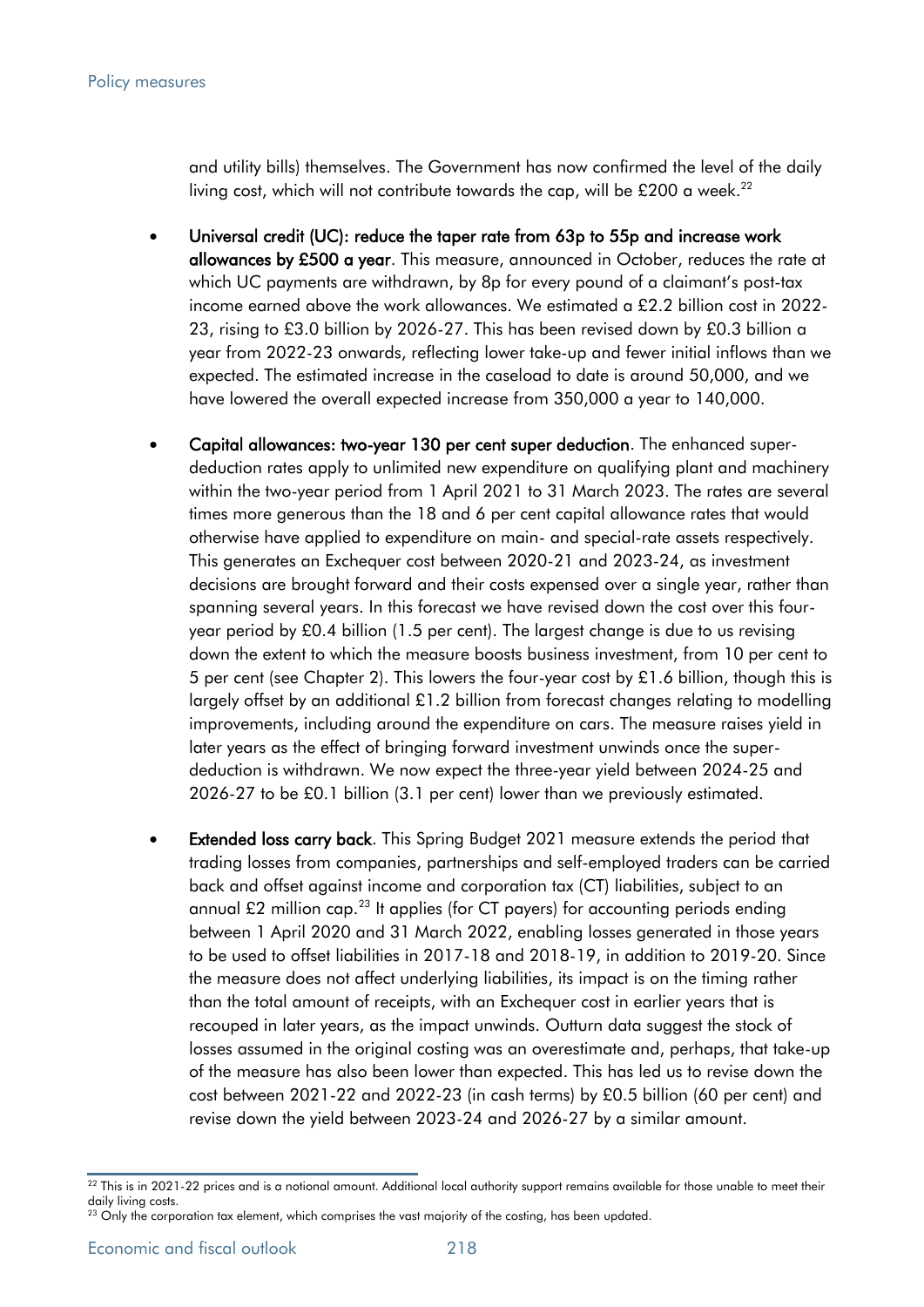# **Policy risks**

- A.47 Parliament requires that our forecasts only reflect current government policy. As such, when the Government sets out 'ambitions' or 'intentions' we ask the Treasury to confirm whether they represent firm policy. We use that information to determine what should be reflected in our forecast. Where they are not yet firm policy, we note them as a source of risk to our central forecast. The full list of risks to this forecast and changes from previous updates is available on our website. Here we summarise risks that have changed materially since our October forecast and those that are new.
- A.48 Risks that have crystallised and are now reflected in our forecast include:
	- The Conservative Party's 2019 manifesto commitment to increase the NICs primary threshold and lower profits limit to £9,500 by April 2020 with an "*ultimate ambition*" to raise it to £12,500. The increase to £9,500 from April 2020 was implemented in the March 2020 Budget. In this Spring Statement, the threshold has been aligned with the income tax personal allowance (currently £12,570) from July 2022 onwards.
	- The 'Augar' review of post-18 education funding was launched in February 2018 and reported in May 2019. Among its recommendations were some with significant fiscal implications such as reducing the student fee cap to £7,500 a year and freezing it until 2022-23, and changes to repayment terms. The Government has now announced several reforms in response to the review that are discussed in Box A.1.
	- The **border operating model** sets out how and when the Government will implement and manage its customs and border control obligations since exiting the EU. Full customs controls have been in place since 1 January 2022, whereby traders must submit customs declarations for all goods exported from and imported into the UK (excluding those from Ireland). Safety and security declarations on importing certain products of animal and plant origin that were due to be introduced in October 2021 will be phased in between 1 July and 1 November 2022 under a revised timetable, to give agri-food producers time to adjust to the new system.
	- In July 2021, the Government published its response to what has become known as the 'Goodwin case'. As discussed above, we have reflected an initial estimate of the cost of this remediation in our latest forecast.
- A.49 Risks that have evolved or that are new since October include:
	- The Government's 21 July 2021 Command Paper stated its intention to renegotiate several aspects of the existing Northern Ireland Protocol to the UK-EU Withdrawal Agreement. In October, the European Commission responded with a new offer of bespoke arrangements in the areas of "*food, plant and animal health, customs, medicines and engagement with Northern Irish stakeholders.*" The Government is in intensive discussions with the EU, with the aim of changing the Protocol. It aims to reach a positive outcome through negotiations, but there remains significant